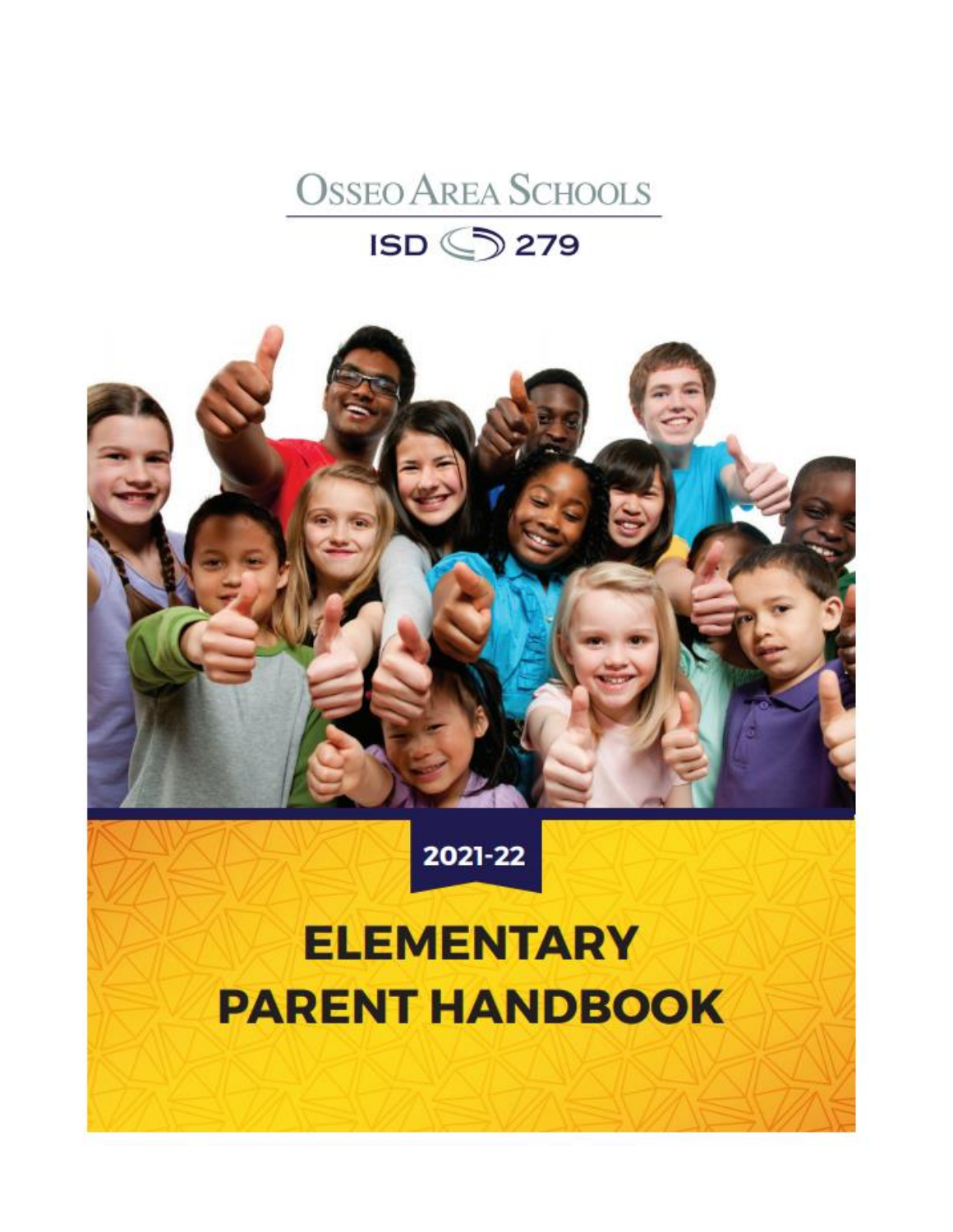# **TABLE OF CONTENTS**

### **BOARD OF EDUCATION**

| Chairperson      |
|------------------|
| Vice Chairperson |
| Clerk            |
| Treasurer        |
| Director         |
| Director         |
|                  |

ISD 279 - Osseo Area Schools website: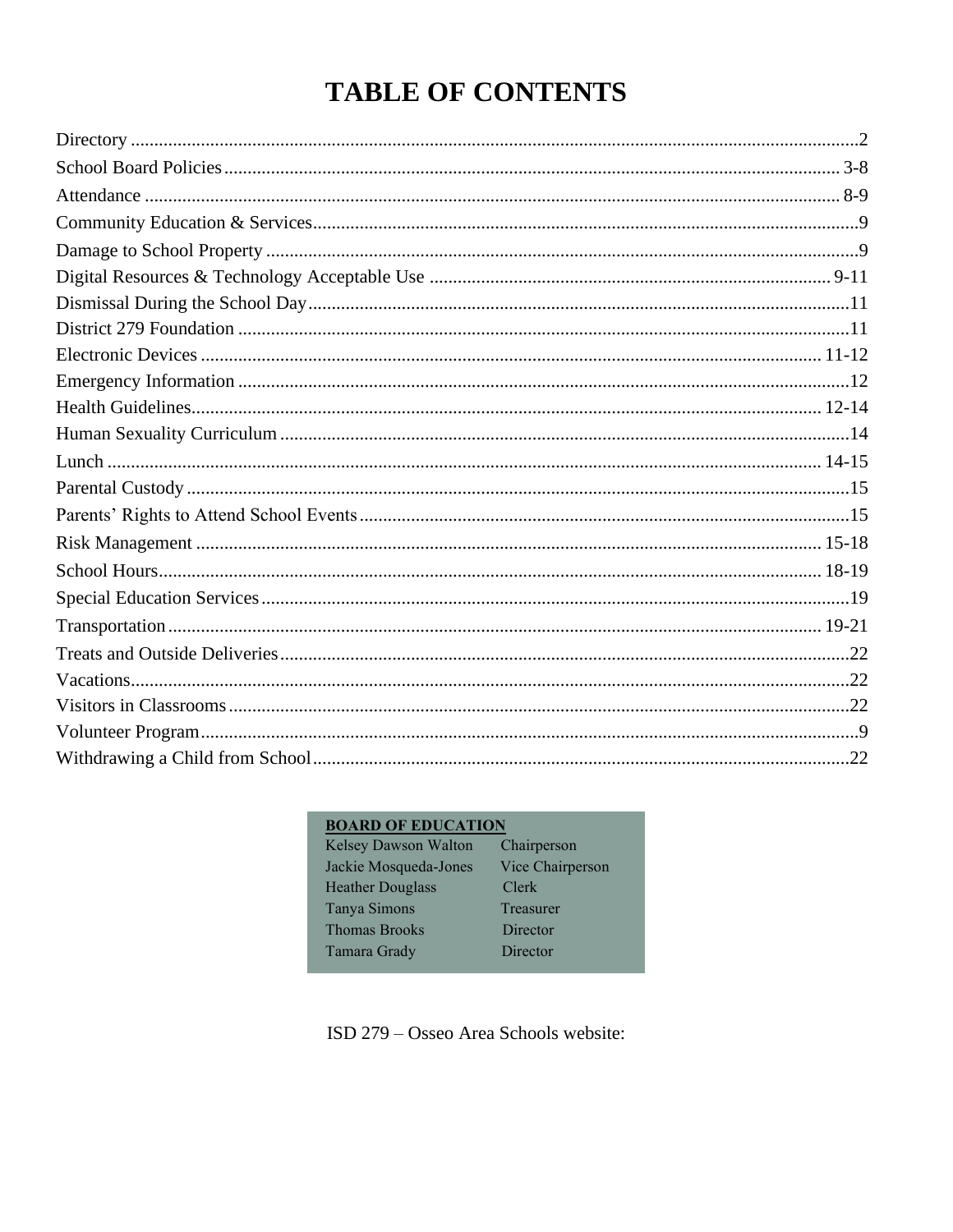# **DIRECTORY OF ELEMENTARY SCHOOLS**

#### **BASSWOOD ELEMENTARY**

15425 Bass Lake Road, Maple Grove MN 55311 763-494-3858 Absence Line: 763-494-3858, ext. 1 Principal - Dr. Steven Schwartz Assistant Principal – Karen Kennedy

#### **BIRCH GROVE ELEMENTARY SCHOOL FOR THE ARTS**

4690 Brookdale Drive, Brooklyn Park MN 55443 763-561-1374 Absence Line: 763-561-1374, ext.1 Principal - Dr. Ronald Salazar Assistant Principal - Keisha Davis

#### **CEDAR ISLAND ELEMENTARY**

6777 Hemlock Lane, Maple Grove MN 55369 763-425-5855 Absence Line: 763-425-5855, ext. 1 Principal - Dan Wald

#### **CREST VIEW ELEMENTARY**

8200 Zane Avenue N., Brooklyn Park MN 55443 763-561-5165 Absence Line: 763-561-5165, ext. 1 Principal - Shawn Stibbins

#### **EDINBROOK ELEMENTARY**

8925 Zane Avenue N., Brooklyn Park MN 55443 763-493-4737 Absence Line: 763-493-4737, ext. 1 Principal - Aaron Krueger

#### **ELM CREEK ELEMENTARY**

9830 Revere Lane N., Maple Grove MN 55369 763-425-0577 Absence Line: 763-315-7692 Principal - Elizabeth Ness

#### **FAIR OAKS ELEMENTARY**

5600 65th Avenue N., Brooklyn Park MN 55429 763-533-2246 Absence Line: 763-533-2246, ext. 1 Principal - Sara Looby Assistant Principal – Jennifer Tollefson

#### **FERNBROOK ELEMENTARY**

9661 Fernbrook Lane, Maple Grove MN 55369 763-420-8888 Absence Line: 763420-8888, ext. 1 Principal - Jeff Zastrow

#### **GARDEN CITY ELEMENTARY**

3501 65th Ave. N., Brooklyn Center MN 55429 763-561-9768 Absence Line: 763-549-2363 Principal - David Branch

#### **OAK VIEW ELEMENTARY**

6710 E. Fish Lake Rd., Maple Grove MN 55369 763-425-1881 Absence Line: 763-425-1881, ext. 1 Principal - Bill Kuendig Assistant Principal - Stephanie Webster

#### **PALMER LAKE ELEMENTARY**

7300 W. Palmer Lake Dr., Brooklyn Park MN 55429 763-561-1930 Absence Line: 763-561-1930, ext. 1 Principal - Sarah Schmidt Assistant Principal – Jamie Boyle

#### **PARK BROOK ELEMENTARY**

7400 Hampshire Ave. N., Brooklyn Park MN 55428 763-561-6870 Absence Line: 763-549-2408 Principal - Scott Taylor

#### **RICE LAKE ELEMENTARY**

13755 89th Ave. N., Maple Grove MN 55369 763-420-4220 Absence Line: 763-420-4220, ext. 1 Principal - Margo Kleven

#### **RUSH CREEK ELEMENTARY**

8801 County Road 101, Maple Grove MN 55311 763-494-4549 Absence Line: 763-315-9774 Principal - Josie Johnson

#### **WEAVER LAKE ELEMENTARY:**

#### **A SCIENCE, MATH & TECHNOLOGY SCHOOL**

15900 Weaver Lake Rd., Maple Grove MN 55311 763-420-3337 Absence Line: 763-391-8882 Principal - Lena Christiansen

#### **WOODLAND ELEMENTARY**

4501 97th Ave. N., Brooklyn Park MN 55443 763-315-6400 Absence Line: 763-315-6400, ext. 1 Principal - Robert Nelson

#### **ZANEWOOD COMMUNITY SCHOOL**

**A Science, Technology, Engineering, Arts and Math School** 7000 Zane Ave. N., Brooklyn Park MN 55429

763-561-9077 Absence Line: 763**-**549-2439 Principal - Adrain Pendelton Assistant Principal - Courtney Gulyard

#### **EARLY CHILDHOOD EARLY CHILDHOOD & FAMILY EDUCATION**

**Arbor View:** 9401 Fernbrook Lane763-391-8777 Maple Grove Fax: 763-391-8762 **Willow Lane:** 7020 Perry Ave N 763-585-7330 Brooklyn Center Fax: 763-585-7303 Site Coordinator - Sally Nault-Maurer

#### **EARLY CHILDHOOD SPECIAL EDUCATION**

**Arbor View:** 9401 Fernbrook Lane763-391-8786 Maple Grove Fax: 763-391-8762

**Willow Lane:** 7020 Perry Ave N 763-585-7300 Brooklyn Center Fax: 763-585-7303 Site Coordinator - Candace Larson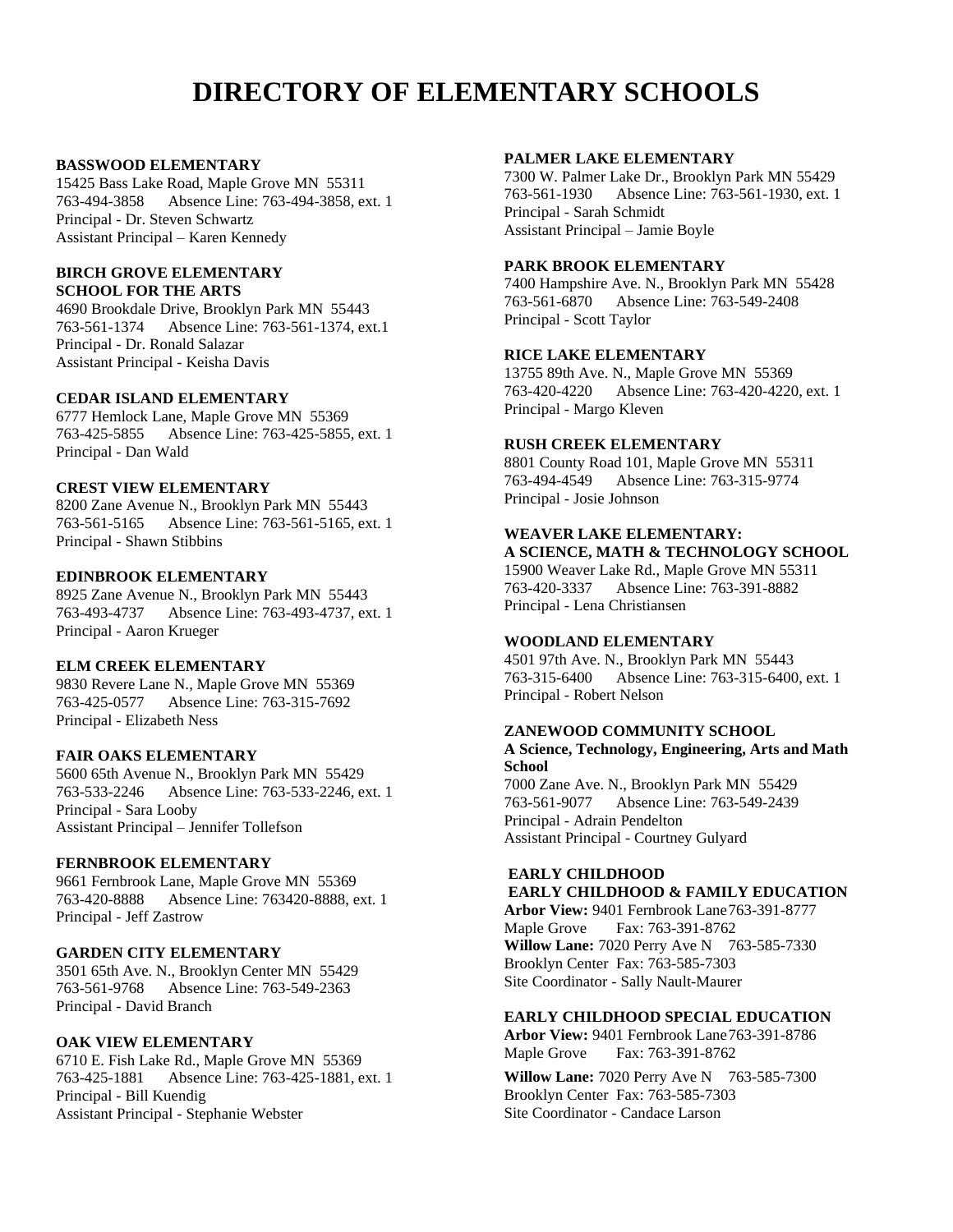# **SCHOOL BOARD POLICIES**

The Board of Education approves the policies by which the district is governed. All school board policies and procedures are available on the district website, www.district279.org.

School board policies of particular interest to parents/guardians of elementary-age children include 441-Digital Technologies and Digital Acceptable Use; 502-Search of Student Lockers; 503-Attendance and Absences; 504- Student Dress and Appearance; 506-Student Discipline; 514-Bullying Prohibition; 515-Protection and Privacy of Education Records; 541-Chemical Use by Students; 542-Extended Educational Trips; 549-Age of Entrance; 558-Enrollment Options Program; 707-Transportation of Students.

In addition to ISD 279 school board policies, many state laws apply to your child's educational experience. State laws address issues such as compulsory instruction, truancy, attendance, and neglect.

# **Advertising—School Board Procedure 905**

Students, staff, or facilities of the school system may not be used for soliciting, advertising, or promoting any commercial or

non-school agency's interests, except in accordance with policy. Information may be distributed to students or posted in schools according to School Board Policy and Procedure 923-Distribution of Material for Students.

# **Bullying Prohibition—School Board Policy 514**

The purpose of this policy is to assist the school district in its goal of preventing and responding to acts of bullying, intimidation, violence, and other similar disruptive behavior. A safe and civil environment is needed for students to learn and attain high academic standards and to ensure a healthy school climate. Bullying, like other violent or disruptive behavior, is conduct that interferes with students' ability to learn and teachers' ability to educate students in a safe environment. It is the school district's intent to prevent bullying and to take action to investigate, respond, remediate, and discipline those acts of bullying which have not been successfully prevented. In compliance with MN Statute 121A.0695, the district prohibits any act of bullying by any individual student or group of students.

It will be a violation for any student, employee, or agent of the district to bully a student, employee, or agent of the district through conduct or communication in person or through **misuse of technology (cyber-bullying)** of a bullying/intimidating nature as defined by School Board Procedure 514. It will also be a violation for any student, employee, or agent of the district to engage in bullying conduct at any time or any place that interferes with or obstructs the mission or operations of the school district by affecting the safety or welfare of the student, other students, or employees. This policy applies not only to students who directly engage in an act of bullying but also to students who, by their indirect behavior, condone or support another student's act of bullying.

# **Chemical Use/Abuse—School Board Policy 541**

This policy applies districtwide at all district locations: school property; any school-related activity, trip or function whether on or off school property; school bus stops and inside buses; in any vehicle approved for district purposes; and at the entrance to or departure from school premises or events for all students regardless of age.

The school board recognizes that chemical use and abuse constitutes a grave threat to the physical and mental well-being of student and employees and significantly impedes the learning process. Chemical use and abuse also creates significant problems for society in general. The purpose of this policy is to assist the school district in its goal to prevent chemical use and abuse by providing procedures for education and intervention and to maintain a safe and healthy environment for students.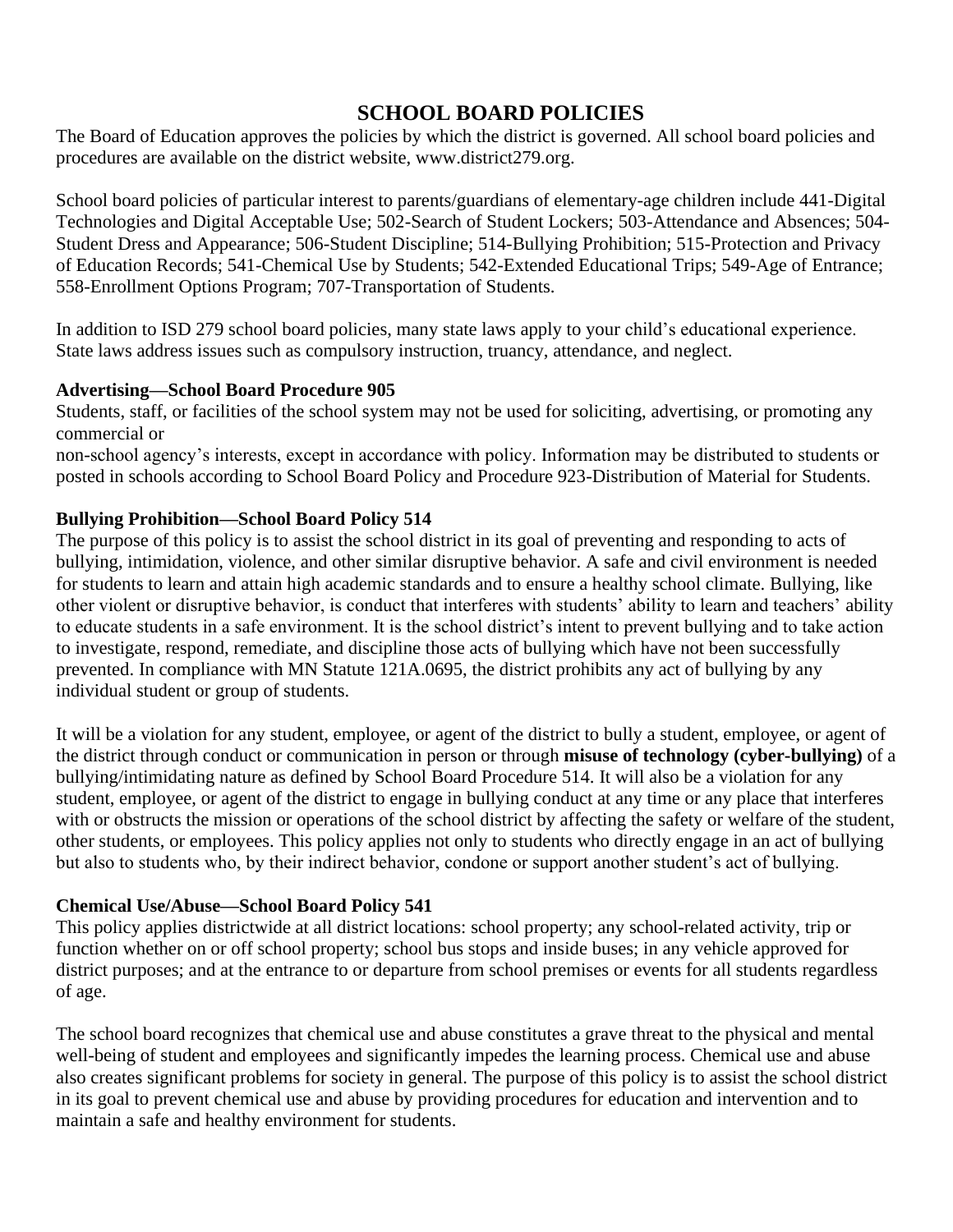# **Pledge of Allegiance—MN Statute 121A.11 and School Board Policy 647**

The Pledge of Allegiance is recited in every school building at least once a week either by each individual classroom or over the school intercom system by a school administrator. Recitation is voluntary. Everyone must respect the rights of others who opt to forego reciting the pledge.

# **Prohibition Against Discrimination, Harassment, and Violence—School Board Policy and Procedure 413**

# **REPORTING PROCEDURES**

Any student who believes she/he has experienced harassment, violence or discrimination on the basis of his or her actual perceived protected status as described above should report the alleged acts immediately, or as soon as possible to their building principal or a staff member in their school.

Any district employee who observes an act or receives a report of alleged harassment, violence or discrimination toward a student shall intervene to attempt to stop the act and shall report it to the building principal or principals' designee in their school immediately, or as soon as possible.

# **RETALIATION**

ISD 279 will discipline any individual who retaliates against any person who reports, testifies, assists, or participates in any manner in any investigation, proceeding or hearing related to harassment or violence. Retaliation includes, but is not limited to, any form of intimidation, reprisal, or harassment.

# **NOTIFICATION**

Notice of Policy 413 will be conspicuously posted at each school site and included in student and staff handbooks. Schools will develop a method of discussing School Board Policy 413 with students and school district employees.

# **Protection and Privacy of Education Records—School Board Policy & Procedure 515**

This policy and procedure outlines the collection, security, storage, and release of student information as required by state and federal laws. The school district must obtain and use information about each student to plan the best education program and ensure the rights of each student and parent/guardian to privacy. Therefore, access to information by third parties is controlled.

The superintendent of schools has overall responsibility for student records and delegates the day-to-day responsibility to administrators in charge of each elementary and secondary school and to certain district personnel. All school board policies and procedures are located on the district website.

# STUDENT DATA

# **Public Data**

The following student information is public: a) student's and parent's name; b) school of attendance; c) dates of attendance; d) grade level; e) degrees and awards received; f) participation in officially recognized activities/sports; g) height and weight of members of athletic teams; h) student's photograph (including audio or video image of the student participating in school-related activities or events); and i) information regarding a student stated or written in district or school publications that would not be objectively viewed as harmful or an invasion of privacy if disclosed.

Names of students in each class and classroom photographs are designated as limited directory data and allow parents and guardians to have access to that information.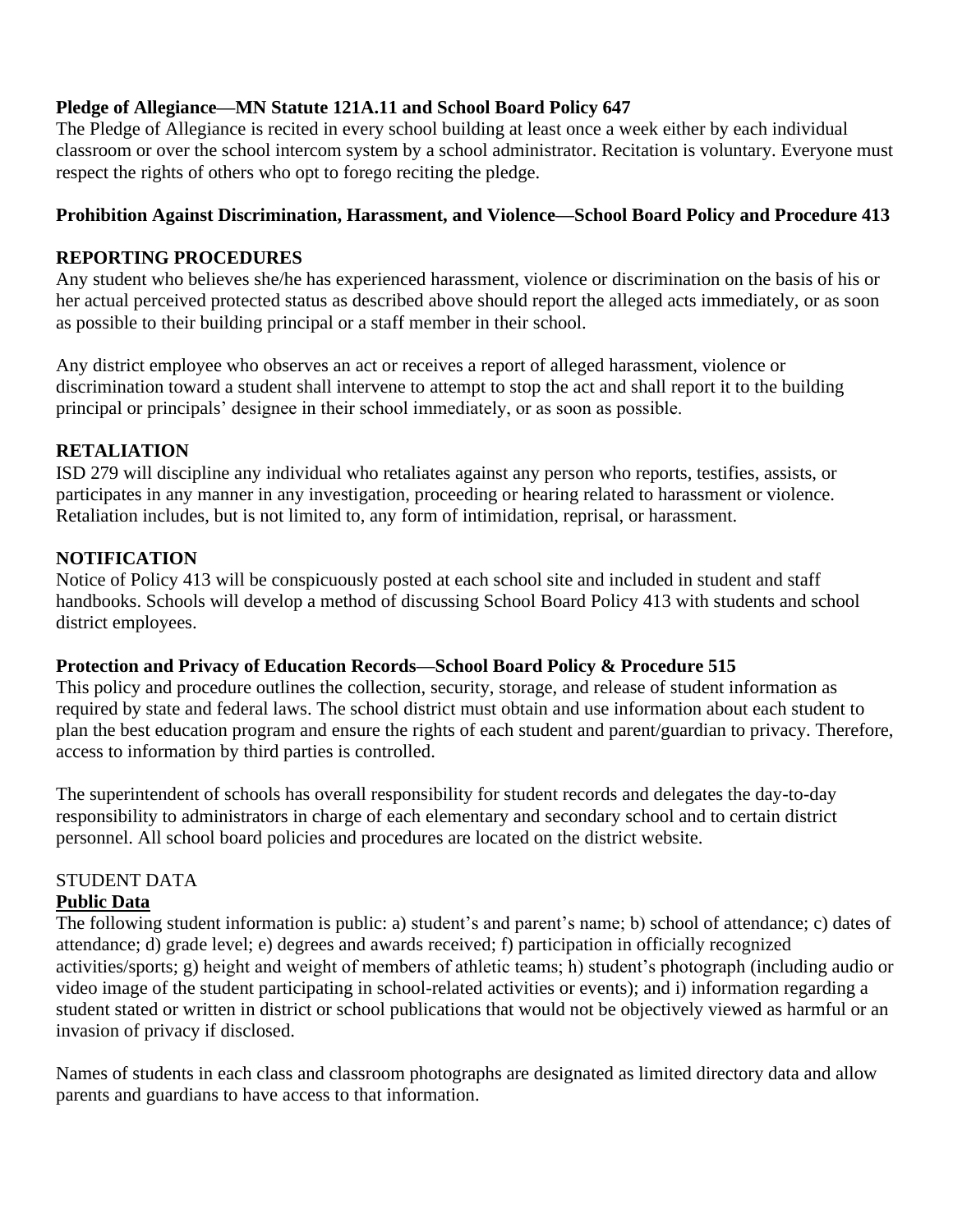# **Denial of Release of Directory Information**

Either the parent/guardian of a student or an eligible student (18 years old or older) may object to the designation of this information as directory information. To do this, bring a completed appendix C of policy 515 to the school office. This appendix may be obtained from any school office or the district website. The designation of directory information as private information will be in effect for one school year or until modified, whichever occurs first.

Requests for directory information are made in writing to: Information Systems at 11200 93<sup>rd</sup> Avenue North, Maple Grove, MN 55369.

# **Private Data**

Private student data is inaccessible to the public, but the parent/guardian or eligible student may request it. Private data may be made available without a parent/guardian's consent as provided under Minnesota Statute 13.32 subd.3. This includes, but is not limited to the following:

- $\Box$  District school officials whom the district determines have a legitimate educational interest in such records;
- $\Box$  Officials of other schools or school districts in which the student seeks to enroll. Records sent to a transfer school include formal disciplinary action taken. Suspension and expulsion information and if applicable, data regarding a student's history of violent behavior. Records may include a copy of any current juvenile court records such as: probable cause notice, disposition, or court order;
- $\Box$  State and federal agencies authorized to audit records; and
- $\Box$  Educational research that will not identify individual students.

# **Confidential Data**

State statute or federal law has declared this data not public and inaccessible to the student and/or his or her parent or guardian. This includes, but is not limited to the following:

- $\Box$  Reports of child abuse and neglect;
- $\Box$  Individual student data received from outside agencies which the agency has classified as confidential and is classified as confidential by state statute or federal law; and
- □ Chemical abuse data collected by a licensed alcohol and drug counselor.

**Appendix A—School Board Policy & Procedures 515:** The full statement of rights is located on

www.district279.org. All rights and protections given parents/guardians under Minnesota statutes, regulations, and school board policies transfer to a child when he or she becomes an eligible student.

# **Family Educational Rights and Privacy Act (FERPA)**

Parents/guardians and eligible students have the following rights under FERPA and the Minnesota Government Data Practices Act (MGDPA):

- 1. The right to review and inspect their student's educational records.
- 2. Seek amendment of the student's education records that the parent/guardian or eligible student believes to be inaccurate, misleading, or otherwise in violation of the student's privacy rights;
- 3. Consent to disclosures of personally identifiable information contained in the student's education records, except to the extent that FERPA, MGDPA, and their regulations authorize disclosure without consent; and
- 4. File a complaint with the U.S. Department of Education concerning alleged failures by the educational agency or institution to comply with the requirements of FERPA.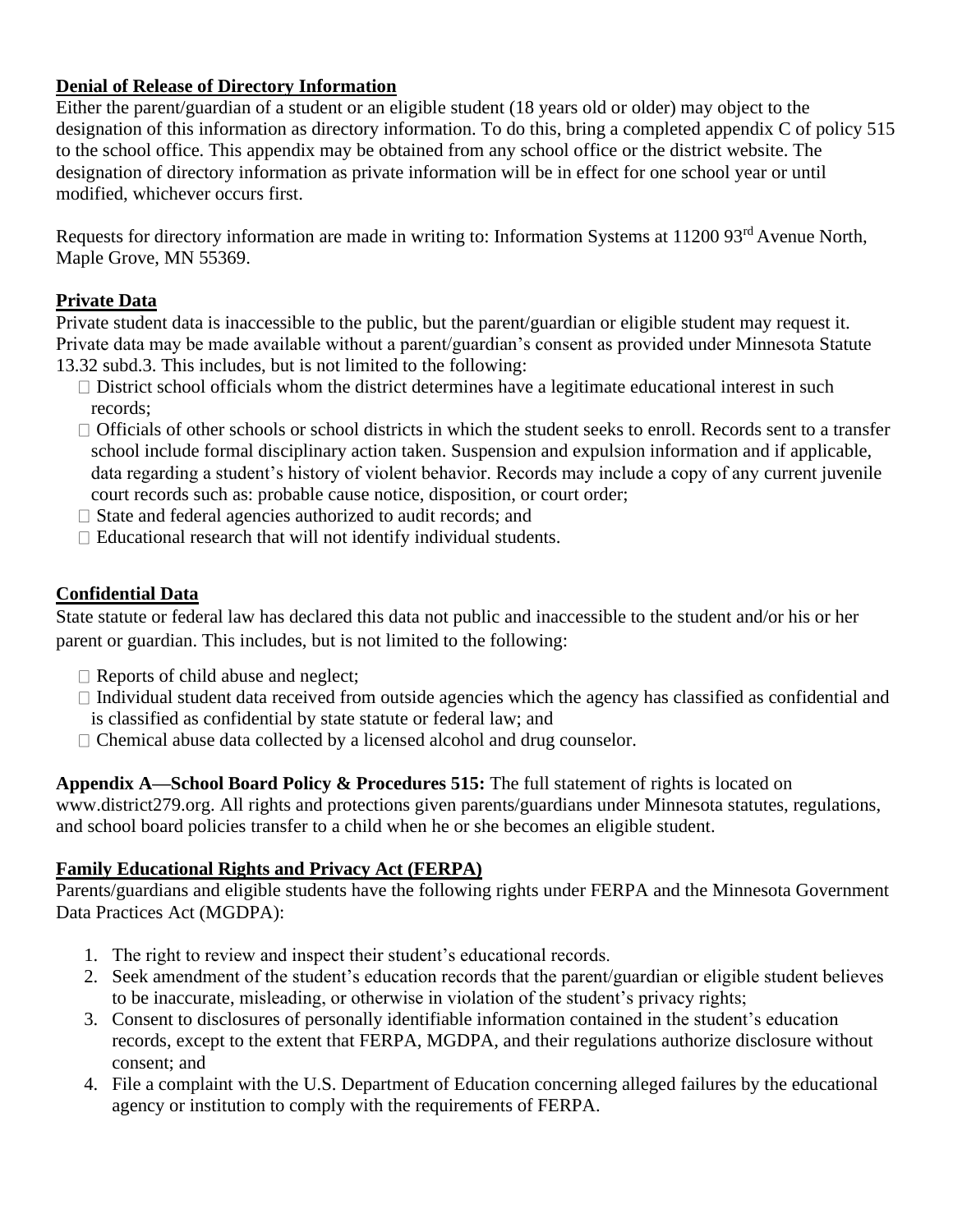# **STUDENT RECORDS**

### **Storage**

Records are kept in locked file drawers in the student's school or in secure computer systems, except when used by employees of the district whose work assignments require access to the records. Records of students who withdraw or graduate will be kept at the school of attendance for one year and then sent to the ISD 279 Educational Service Center for permanent retention.

# **Student Transfers**

### **Within ISD 279 Boundaries**

The student file will be reviewed for completeness and then forwarded to the student's new school.

### **Outside ISD 279 Boundaries**

Copies of the student's records, including records of disciplinary action (see **Private Data** on prior page), will be forwarded to the student's new school. Your written permission is not necessary to transfer records to a school where your child intends to enroll. You may request a copy of the records transferred and challenge the content of these records in accordance with Procedure 515-Appendix H.

Questions concerning data practices should be directed to the data practices compliance officer at 763-391- 7000.

### **TEACHER DATA**

You have the right to request information regarding the professional licensure of a student's classroom teacher. To view license information, go to this Minnesota Department of Education website: https://mn.gov/pelsb/

### **Search of Student Lockers, Desks, Personal Possessions and Student's Person—School Board Policy 502**

School lockers are provided for the convenience of students and are the property of the school district. Inspection of the locker interiors may be conducted by school authorities for any reason, at any time, without notice, without student consent, and without a search warrant. The personal possessions within a school locker may be searched only when school authorities have a reasonable suspicion that the search will uncover evidence of a violation of law or school rules. School authorities must provide notice of the search to the student whose locker was searched as soon as possible after the search of a student's personal possessions unless disclosure would impede an ongoing investigation by police or school officials.

### **Student Discipline- School Board Policy 506**

The School Board recognizes that in order for the District to achieve its mission, a safe and healthy learning environment is essential.

Students, therefore, must conduct themselves in a manner that maintains a climate in which learning can take place. It is the School Board's position that when it becomes necessary to implement disciplinary measures, those measures should be implemented in a manner that is fair and equitable and that provides a learning opportunity for students that forms a basis for future self-discipline and student achievement. The districtwide, unacceptable student behaviors that are subject to disciplinary action include but are not limited to 1) assault against one or more people; 2) vandalism and theft of school or personal property; 3) sexual, religious, racial, and other harassment and violence; 4) threats and disruptions to school operations; 5) insubordination; 6) trespassing; 7) hazing; 8) weapons; 9) tobacco and chemical use; and 10) truancy and unauthorized absences.

# **WEAPONS**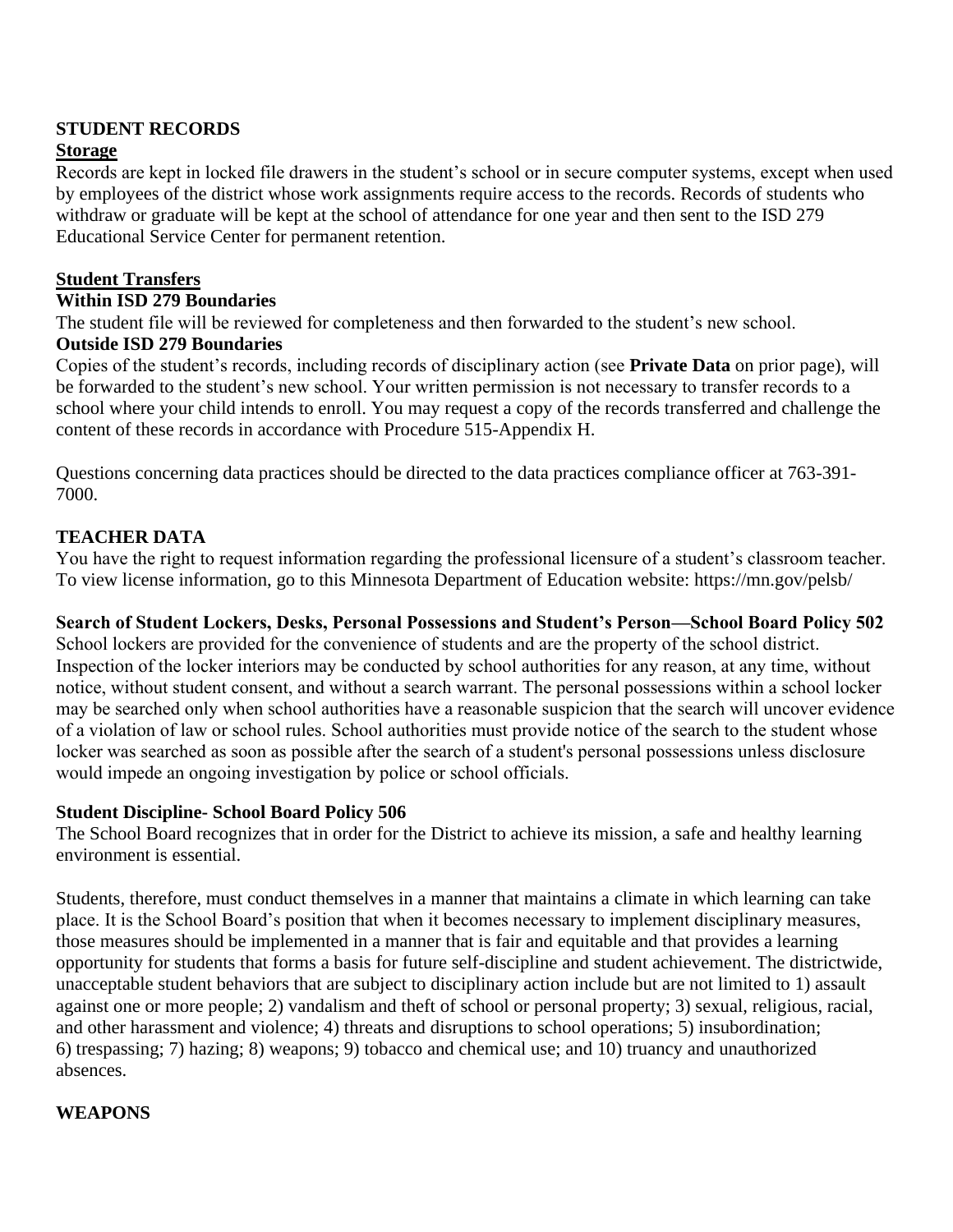Students and non-students, including adults and visiting youths, are forbidden to possess, store, transmit, or use any instrument that is considered a weapon or look-alike weapon in school, on school grounds, at school activities, at bus stops, on school buses, school vehicles, or school contracted vehicles; or entering upon or departing from school premises, property or events. \*

The district does not allow real and look-alike weapons, including, but not limited to the following:

- all firearms: loaded or not
- $\Box$  guns of all types, including, but not limited to pellet, BB, paintball, non-functioning, or toy
- $\Box$  knives, including but not limited to switch blades, automatic-opening knives, box cutters, or razor blades
- $\Box$  explosives, including but not limited to live ammunition and fireworks
- $\Box$  flammable liquids or combustibles

\*Except for weapons or look-alike weapons at official school-sponsored activities such as weapons safety or marksmanship activities.

Any student who possesses, uses, or distributes a weapon will have the weapon confiscated and a conference with the parents/guardians will be held. Appropriate disciplinary action will be taken. More information is available in Policy 506.

# **TENNESSEN NOTICE**

Occasionally (usually in the context of allegations of violations of school rules, behavior guidelines, or school board policy), school staff may need to interview students to gather private or confidential information regarding the individual student that would be helpful in an investigation.

Before those interviews are conducted, the staff member will give each interviewee a "Tennessen Notice," which describes the purpose for collecting information, how it will be used, and the consequences of not providing information. Students also will be notified that they have the right not to respond to school staff members' questions about their behavior. If a student wishes not to respond, however, the school staff member may consider the student's refusal to be insubordination and subject the student to discipline.

# **Student Dress and Appearance School Board Policy & Procedure 504**

The responsibility for the appearance of the student rests with the parent/guardian and student. The building administration has the authority to determine whether student attire is destructive to school property, fails to comply with requirements for health and safety, offends community standards or interferes with the educational process.

Examples of unacceptable clothing/appearance include, but are not limited to, the following:

- Obscene and/or profane language, slogans, emblems, or pictures
- □ Advertisements for alcohol or tobacco products
- $\Box$  Gang symbols or emblems on clothing worn in a manner to identify gang affiliation
- $\Box$  Immodest or sexually provocative clothing, words, or symbols
- $\Box$  Headwear except during school-sponsored events and/or for cultural, religious, or medical reasons, with the principal's approval
- $\Box$  Items that cause destruction to school property such as cleats on boots or shoes that scratch or mark floors, chains, pins, studs, rings, and other potentially hazardous items
- $\Box$  Certain courses may require students to wear specified clothing for health and/or safety reasons, such as protective eye wear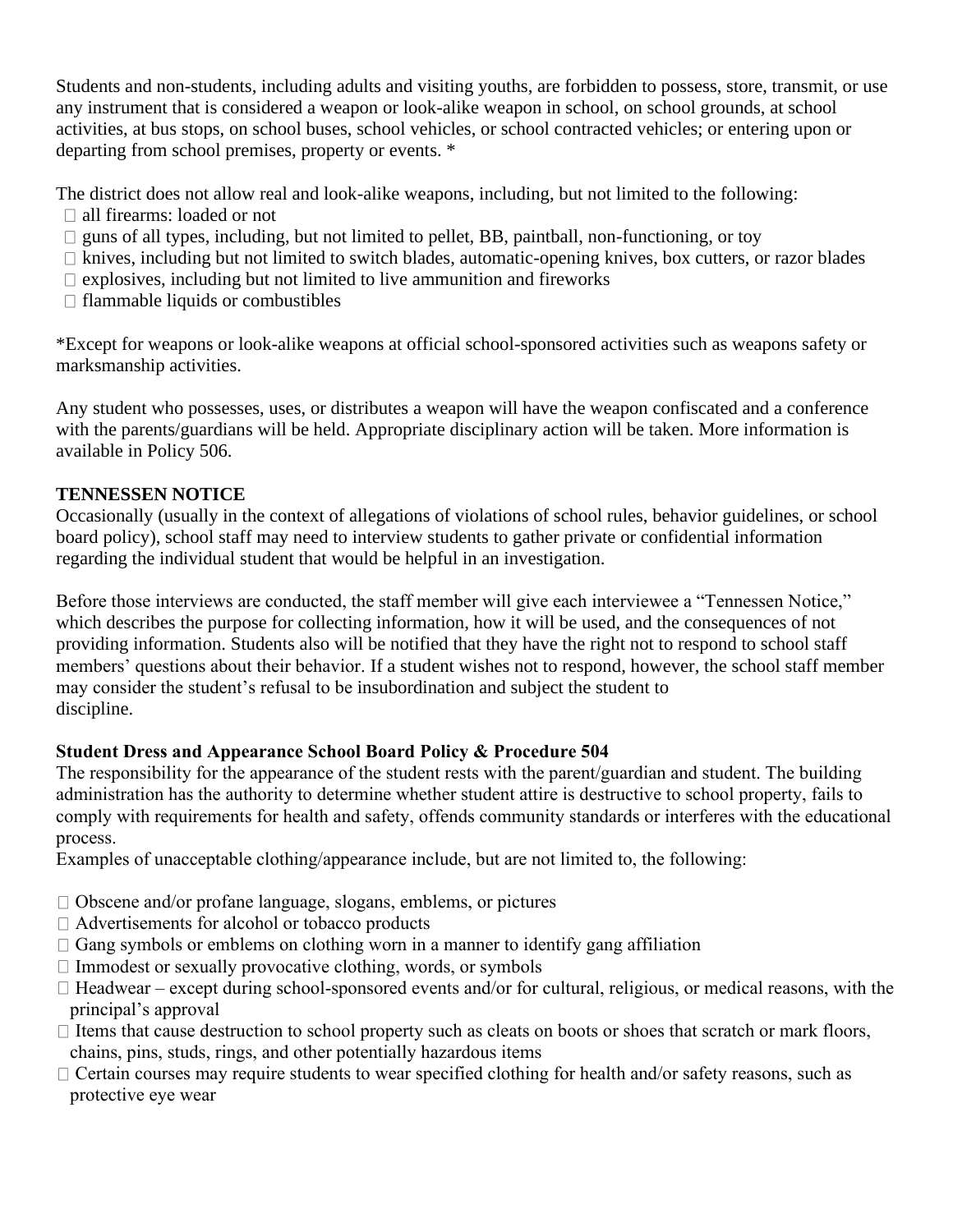# **Tobacco-Free Environment—School Board Policy 419**

The use of possession of tobacco, tobacco-related devices, or electronic cigarettes is prohibited for all persons within all school buildings, school vehicles or school contracted vehicles, or on school grounds during all hours of every calendar day. This prohibition applies to all students and adults.

The school district will act to enforce this policy and to discipline or take appropriate action against any student, teacher, administrator, school personnel, or person who is found to have violated this policy.

# **ATTENDANCE**

Consistent attendance is essential for children to learn and make progress. When students are late, picked up early, or absent, they miss instruction.

Parents/guardians are responsible for seeing that their children receive instruction in compliance with MN Statute 120A.22. The district's expectation is that your children will attend school all day, every day that school is in session.

# **ABSENCE REPORTING**

Please call your school's absence line before 10 a.m. on the day your child is absent.

# **Excused Absences**

Appointments for dentist, doctor, mental health professional, orthodontist, legal matters, funerals, illnesses, inor out-of-school suspension, late bus, religious reasons, or severe weather will be excused.

Situations such as sibling adoption or birth, family, student, or personal concern, family illness, or prearranged vacation may be excused at the principal's discretion.

# **Unexcused Absences**

Absences due to sibling childcare, no stated reason, missed the bus, and non-school extracurricular activities (dance, music, gymnastic lessons, etc.) will not be excused.

# Continuing Truant

MN Statute 260A.02 Subd. 3 states that when a child under 12 years of age has three days of unexcused absences, he or she is considered a continuing truant.

# Habitual Truant

MN Statute 260C.007 Subd.19 states that when an elementary child is absent from attendance at school without lawful excuse for seven days, he or she is considered a habitual truant.

# **Attendance Procedures**

The district has a defined procedure for recording full, half-day, and partial-day attendance. Staff members monitor student attendance and work with families to ensure regular school attendance. If a student starts to show a pattern of missing all or a portion of the school day, staff will contact his or her parents. If a student has excessive absences (excused or unexcused), an administrator may become involved.

Follow-up for unexcused absences may include a letter from school staff seeking to resolve frequent, unexcused absences. If the attempts to resolve unexcused absences are not successful and the student has accrued six unexcused absences, a referral will be made to the Hennepin County Attorney's office for a Parent Group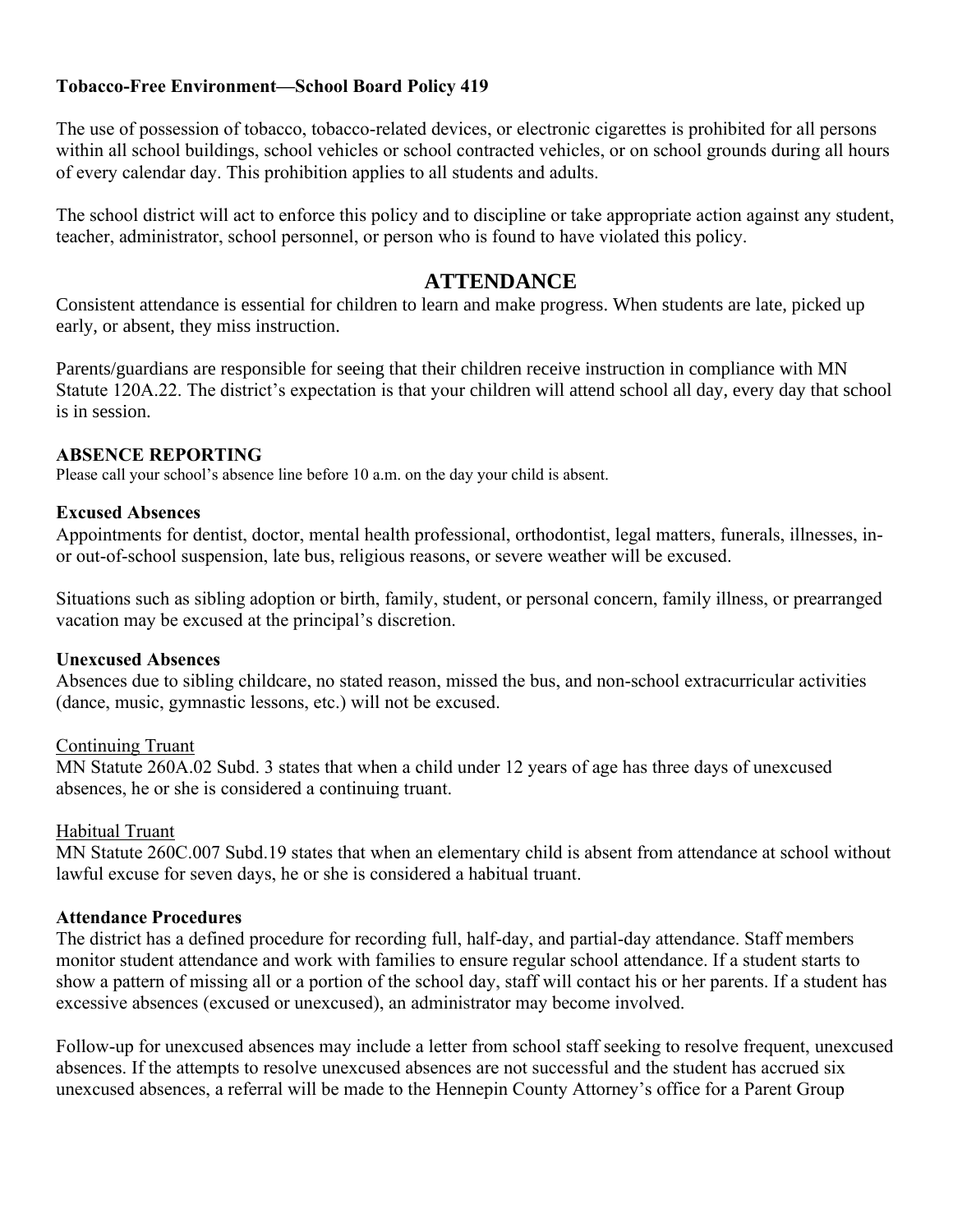Meeting (PGM). After the PGM, if there are three additional days of unexcused absences, a referral will be made to the Hennepin County Attorney's Office for Educational Neglect.

In order to learn and comply with Minnesota's compulsory instruction laws, students need to have consistent, regular attendance.

# **COMMUNITY EDUCATION AND SERVICES**

Kidstop is a choice-based school age care program, which seeks to foster healthy and independent thinking, decision making and exploration within all program participants. We offer quality, enriching and fun activities that are appropriate to the developmental level of program participants.

| <b>Early Start Sites</b> | Late Start Sites                       |  |            |  |
|--------------------------|----------------------------------------|--|------------|--|
| Basswood Crest View*     | Birch Grove* Cedar Island Garden City* |  |            |  |
| Elm Creek Edinbrook      | Fair Oaks* Oak View                    |  | Rush Creek |  |
| Palmer Lake* Fernbrook   | Weaver Lake Woodland                   |  | Zanewood   |  |
| Rice Lake Park Brook*    |                                        |  |            |  |

# **\* Birch Grove, Crest View, Fair Oaks, Garden City, Palmer Lake, Park Brook, and Zanewood students bus to/from Edibrook Elementary**

For additional information visit us online at www.Kidstop279.org or call 763-585-7281.

**EARLY DISMISSAL:** Kidstop will close at the same time school closes on early dismissal days.

# **VOLUNTEER PROGRAM**

Parent, youth, and community involvement in various volunteer activities is welcomed and encouraged in all schools. Volunteers of all ages donate thousands of hours each year in many different areas: tutoring; chaperoning field trips; speaking in classrooms; and assisting with artwork, special events, and projects. Parttime site volunteer coordinators assist in creating a comfortable and rewarding experience. Anyone interested in volunteering may contact the school volunteer coordinator. For more information, please contact the Community Education Coordinator at 763-391-7112.

# **DAMAGE TO SCHOOL PROPERTY**

School textbooks, mobile devices, media resources, and other instructional materials are expensive. Students are expected to take care of the items issued to them. School personnel may seek restitution or replacement costs for material that either is not returned to school or has been damaged. *Parents/guardians are responsible for paying this cost.*

# **Digital Resource & Technology Acceptable Use**

This document summarizes the expectations for students using Osseo Area Schools technology and digital networks. This is a summary of and not a full replacement for the entire board policy 441. The complete policy can be found on the district website.

# **GENERAL PURPOSE**

Digital resources are provided for students to conduct research, complete assignments, and communicate with others. Students are responsible for good behavior when using the district's digital resources just as they are in a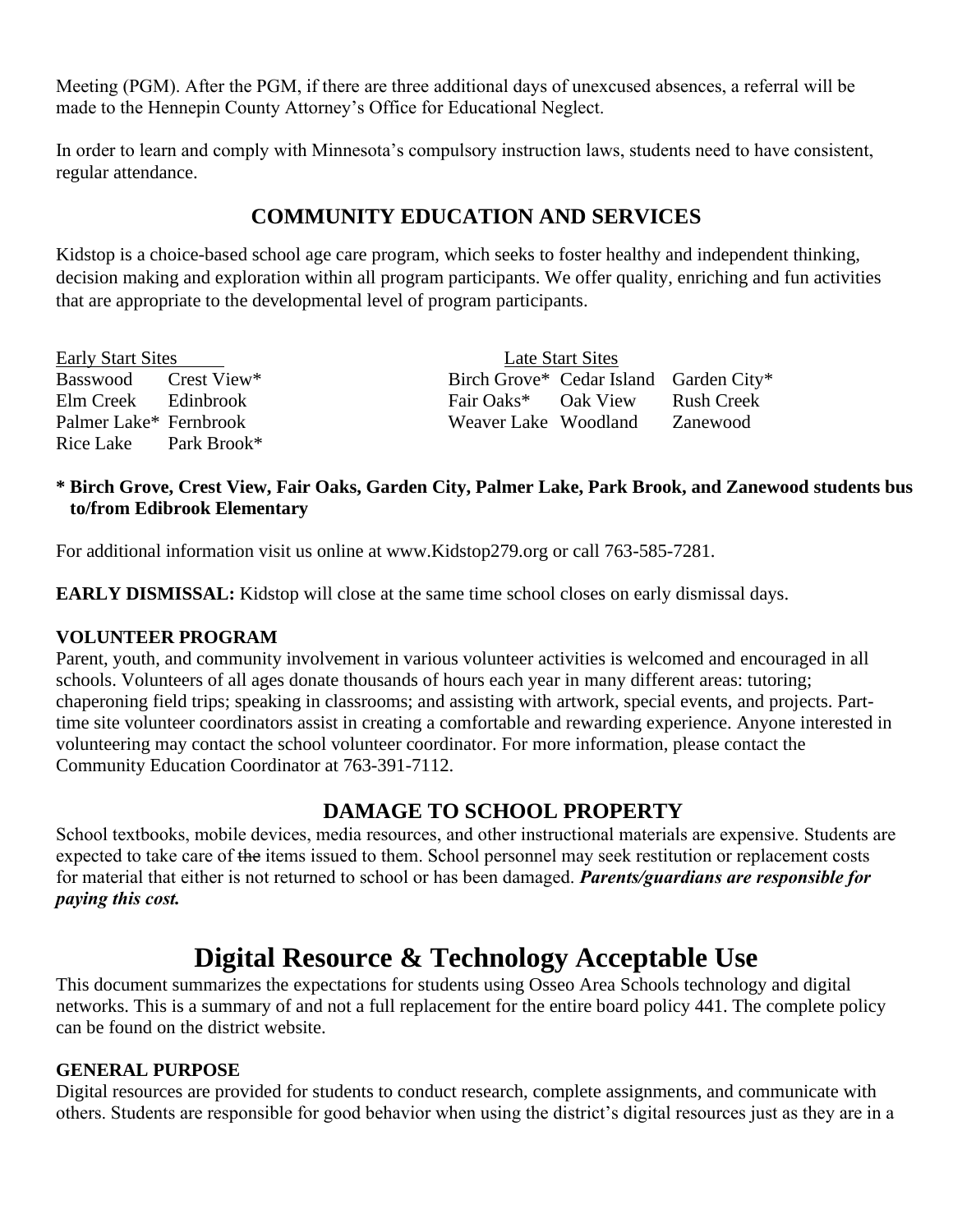classroom or a school hallway. Access is a privilege not a right and entails responsibility. As such, general school rules for behavior and communications apply, and users must comply with district standards. District staff may review files, system use and communications to maintain system integrity and ensure that users are using the system responsibly. Users should not expect that digital files created and/ or stored on district digital resources will be private.

### **Internet/ email access**

Access to internet and email enables students to digitally communicate and find information from libraries, databases, and other web resources to enhance their learning. Osseo Area Schools utilizes a variety of tools, including filtering software, to protect students from harmful content. While our staff is dedicated to keeping students safe, no tool is capable of 100% protection. Students and staff are expected to report any inappropriate content immediately, so technology staff and administrators can address the issue. We believe that the benefits to students from access to the internet and email, in the form of information resources and opportunities for collaboration, exceed any disadvantages.

### **Parent expectations**

Outside of school, parents bear responsibility for the same guidance of digital resource use as they exercise with electronic resources such as television, telephones, radio, movies, and other digital media. Parents are responsible for monitoring their student's use of the school district resources and of the internet if the student is using them from home or a remote location.

### **Policy violation**

Depending on the nature and degree of the violation and the number of previous violations, unacceptable use of the school district's digital resources may result in one or more of the following consequences: suspension or cancellation of use or access privileges; payments for damages and repairs; discipline under other applicable school district policies, including suspension, expulsion, or exclusion; or civil or criminal liability under other applicable laws.

# **Unacceptable use of digital resource**

Unacceptable use of Osseo Area Schools digital resources includes but is not limited to the list outlined below.

- $\Box$  Sending, storing or displaying offensive messages or pictures
- $\Box$  Using obscene language
- $\Box$  Giving personal information, such as complete name, phone number, address or identifiable photo, without permission from teacher and parent or guardian
- $\Box$  Cyberbullying, hate mail, harassing, insulting or attacking others, discriminatory jokes and remarks
- □ Damaging or modifying computers, computer systems or computer networks
- Downloading, installing and using games, audio files, video files or other applications including shareware or freeware without teacher permission
- $\Box$  Violating copyright laws
- Sharing or using others' logins or passwords or other confidential information
- $\Box$  Trespassing in others' digital folders, work, or files
- □ Posting information, sent or stored, online that could endanger others using Osseo Area Schools digital resources for non-academic purposes, commercial purposes, financial gain, or fraud.

# **Expectations for the use of digital resources**

Osseo Area Schools has outlined the expectations below guiding the use of the district's digital resources.  $\Box$  Users are expected to keep passwords private and secure. Passwords may be required to change on a regular basis.

 $\Box$  Students no longer enrolled in Osseo Area Schools will have account access removed upon leaving the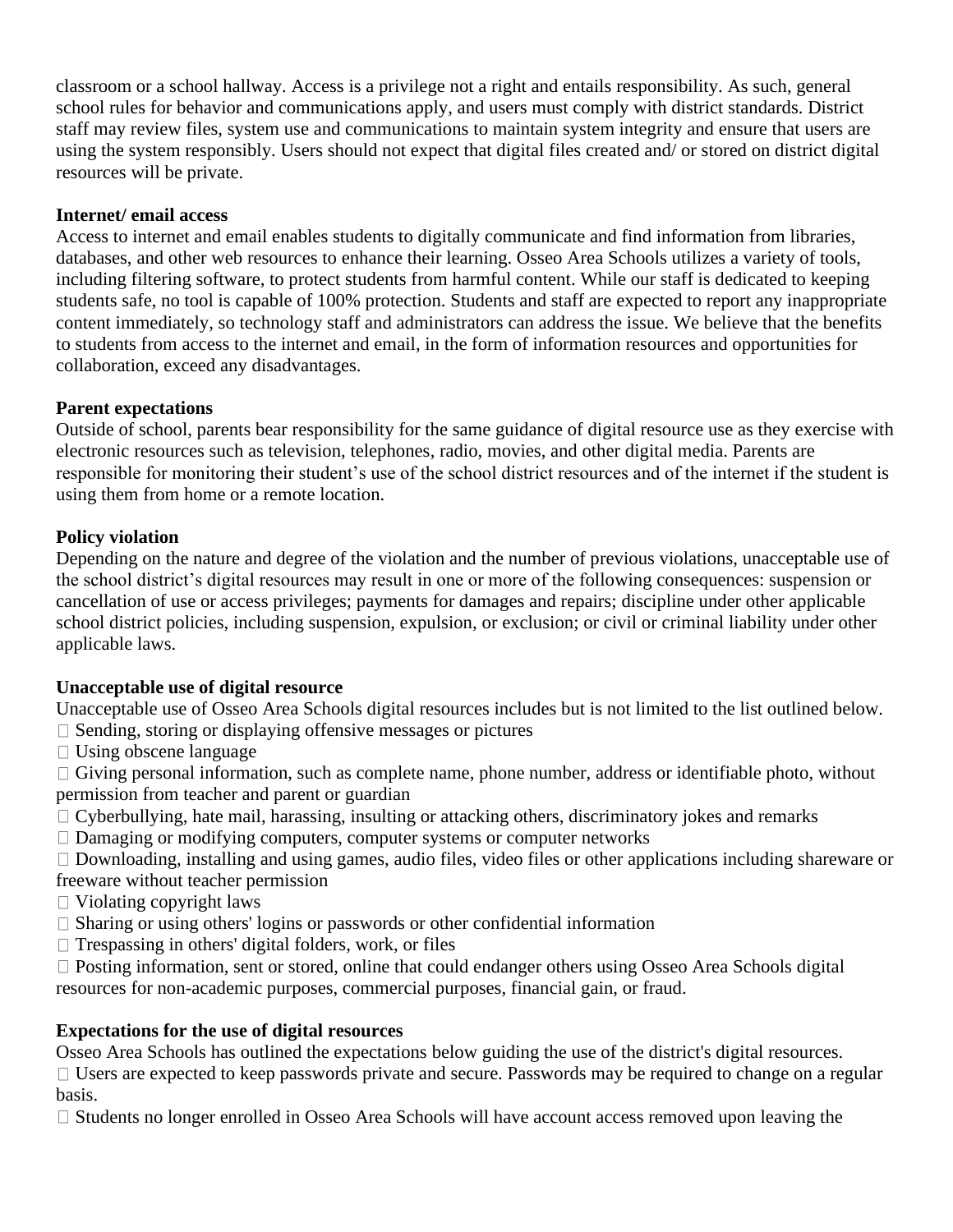district.

 $\Box$  Students should be aware that files and communications created or stored with Osseo Area Schools digital resources are not private and may be monitored by authorized staff.

# **DISMISSAL DURING THE SCHOOL DAY**

We kindly ask you to come into the office to sign your child out if you must pick your child up during the school day.You may be asked to show picture ID. Office staff will call your student out of class. *Do not ask us to send your child home from school unattended.* Parents or authorized people must pick up children at school before we release them. A parent/guardian must provide verbal permission or a written note to the school if someone else has been given permission to pick his/her child up from school. This regulation is for the safety of your child.

# **DISTRICT 279 FOUNDATION**

District 279 Foundation was founded in 1991 to support and enhance the district's dedication to learning for all.

### **The focus of the foundation is to:**

- 1) Support students through innovative and creative projects that enhance curriculum, experiential learning opportunities or contribute to the community. Any district employee, school volunteer or community member may submit an application for consideration.
- 2) Recognize the achievements of students and staff in Osseo Area Schools at the annual Investment in Youth celebration.

# **Key District 279 Foundation events include the following:**

- $\Box$  Reading is Fun 5K Run/Walk
- Employee Annual Giving Campaign
- A Night Out—Silent auction, dinner and program
- $\Box$  An Investment in Youth a celebration of individuals in Osseo Area Schools

For additional information visit the Foundation's website (district279foundation.org) or call the Foundation office at 763-391-7118.

# **ELECTRONIC DEVICES**

Use of cell phones and other electronic devices is allowed during school hours, for educational purposes only, at the direction of a staff member. **Misuse of any electronic device may result in temporary confiscation or disciplinary action**. Bringing any of these devices is at the student's risk. School personnel are not responsible for investigating lost or stolen items.

Students are permitted to use the school telephone in emergency situations only, or as directed by a staff member. As stated on page 7, electronic devices are restricted during school hours and will be confiscated if a situation occurs where they cause a disruption. Visitors are requested to silence personal cell phones while at school. ISD 279 is not responsible for lost and/or stolen items, or for investigating lost or stolen phones/electronics.

Students should be aware that all school issued technology should be used in an appropriate manner regardless of the time-of-day or location. Electronic communications that disrupt the educational process or causes discomfort for students in the educational setting can be investigated and may result in disciplinary actions regardless of the device that was used.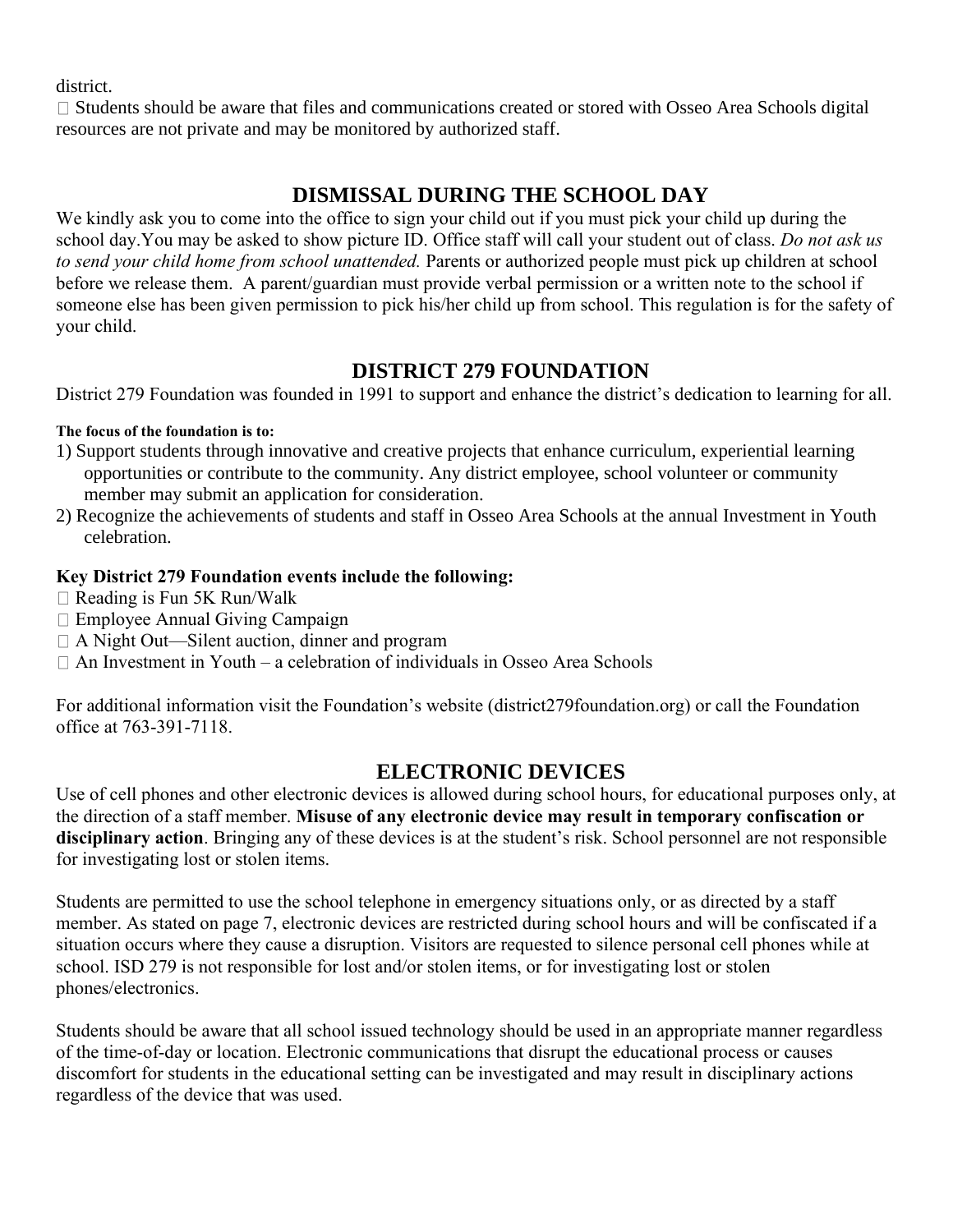Students should not use their personal phones during the instructional day unless for academic purposes. Parents/guardians should call the school office if they need to speak with their child(ren). Communication regarding change of plans at dismissal should be communicated directly to school staff and not through your child.

# **EMERGENCY INFORMATION**

# **STUDENTS**

At the beginning of each school year, emergency information for each student is sent to schools. In the case of a medical emergency or illness, school personnel will immediately attempt to notify parents/guardians. If a child has an accident or is too ill to remain in school, it is the parent/guardian's responsibility to make arrangements for his/her proper care and transportation.

In order for you to receive phone calls in an event of an emergency, including weather related cancellations, your most current phone number must be on file at school.

# **HEALTH GUIDELINES**

# **EMERGENCY INFORMATION**

Accurate, up-to-date information makes it possible for school personnel to provide proper emergency response. As a parent or guardian, you will be asked to update your child's emergency information at the beginning of each school year. The emergency and health information will be available to school staff as necessary to serve your child. If your telephone number or place of residence changes during the school year, please notify the office staff at your student's school.

In case of a medical emergency or illness, school personnel will attempt to notify you immediately. **It is your responsibility to make arrangements for the proper care and transportation of your child** if he/she has an accident or becomes too ill to remain in school. Arrangements include designating friends or relatives who may pick up and care for your child in the event we are unable to reach you. Be sure to include your designees' names and phone numbers in the emergency information. **If the emergency is urgent, school staff will call 911.** A copy of the emergency information will be provided to the ambulance attendant.

# **EXCUSE FROM PHYSICAL EDUCATION**

Please send a written request to the teacher if your child needs to be excused from physical education. If your child will be excused for more than two days for health-related reasons, written instructions are required from his/her physician that include the re-entry date.

# **HEALTH SCREENINGS**

Vision and hearing screenings occur for free half-day/everyday PreK, ECSE and children in grades one, three, and five, and upon a teacher and/or parent/guardian request. First grade boys will receive color vision screening. Please inform us if your child has special health problems so we may plan a program accordingly. We will inform individual families of any new health concerns detected through screening. School administrators and health service staff are available if you would like to discuss a health problem that affects your child's wellbeing.

# **ILLNESS**

If your child develops a temperature of 100ºF or above, and/or shows other illness symptoms during the school day, the building nurse will call you to pick him/her up. The contact designee on your child's emergency information card will be notified if you cannot be reached.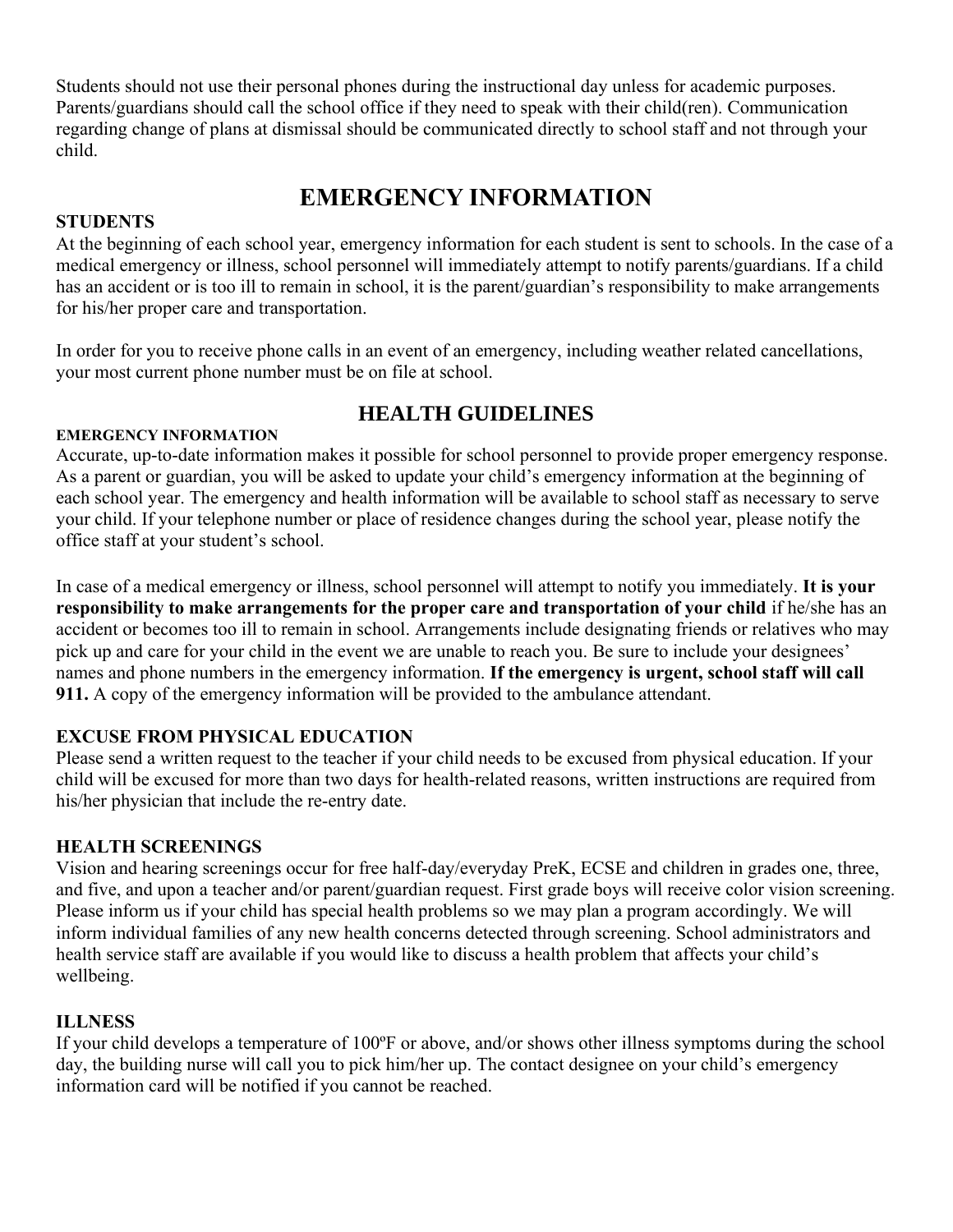Children who have a contagious disease or are experiencing vomiting, diarrhea, or other illness symptoms should not attend school until appropriate treatment is secured. Your child should be free of an elevated temperature, vomiting, and/or diarrhea for 24 hours without fever reducing medication before returning to school.

If a doctor has confirmed that your child has contracted a contagious disease, you must inform the building nurse. Parents of other children may be cautioned to watch for signs of the disease which will help to prevent its spread throughout the classroom.

# **MAKE-UP WORK**

The majority of the student's energies should be spent on getting well. However, if you decide after several days of illness that your child is able to do schoolwork, you may contact the school office. Homework will only be given for concepts already taught, not future work. Assignments may be modified for absent children. All assigned work should be completed and returned in a reasonable length of time once the student returns to school.

# **MEDICATION**

Diagnosis, treatment of illness, or prescribing drugs and medications are never responsibilities of a school and should not be practiced by any school personnel. School personnel will dispense only medications prescribed by a physician. When possible, medication doses should be given at home to avoid interruptions in the school day. If medication, including over the counter, is needed during the school day, the policy is as follows:

- 1. Parents/guardians must inform the building nurse when a child requires medications during the school day. Children observed by school personnel self-administering unauthorized medications shall be reported to their parents/guardians.
- 2. A written statement is required from the parent/guardian and physician authorizing the administration of all medications, thereby releasing school personnel from liability should reactions result from the medication. The written statement must include the student's name, diagnosis, name of medication, dose, time to be given, and signatures of parent/guardian and physician. Exceptions to policy for student asthma medications: Students may be granted permission to carry and self-administer prescription asthma or reactive airway disease medications by inhaler with written parent/guardian authorization. A physician order is not required unless the asthma medication is stored in the health office for the nurse to administer if needed. Forms are available from the health office or on the district website, [www.district279.org.](http://www.district279.org/)
- 3. Medication must be provided in pharmacy-labeled containers that indicate pharmacy name and telephone number, student's name, physician, name and dosage of medication. The pharmacy shall be requested to split medication into duplicate bottles if it is necessary to give medication during school hours. One bottle will be kept at home and the other at school under the care of school authorities.
- 4. The building nurse will administer prescribed medication. In the absence of the nurse, the medication will be dispensed by a designee named by the principal in consultation with the nurse. Children will be allowed to carry and self-administer emergency medications only with a physician's and parent's written permission and physician order (with the exception of asthma/reactive airway medication in which case a physician's order is not required). An authorization form needs to be on file in the health office.
- 5. Tylenol or other over-the-counter medicines will be administered to children only with a physician's written order in addition to the parent authorization as required above. Over-the-counter medication must be in the original container.

# **PET ALLERGIES**

Animals are not allowed in school without the principal's permission because of potential health implications for students with allergies and asthma. We need to make sure that no students in the affected area will be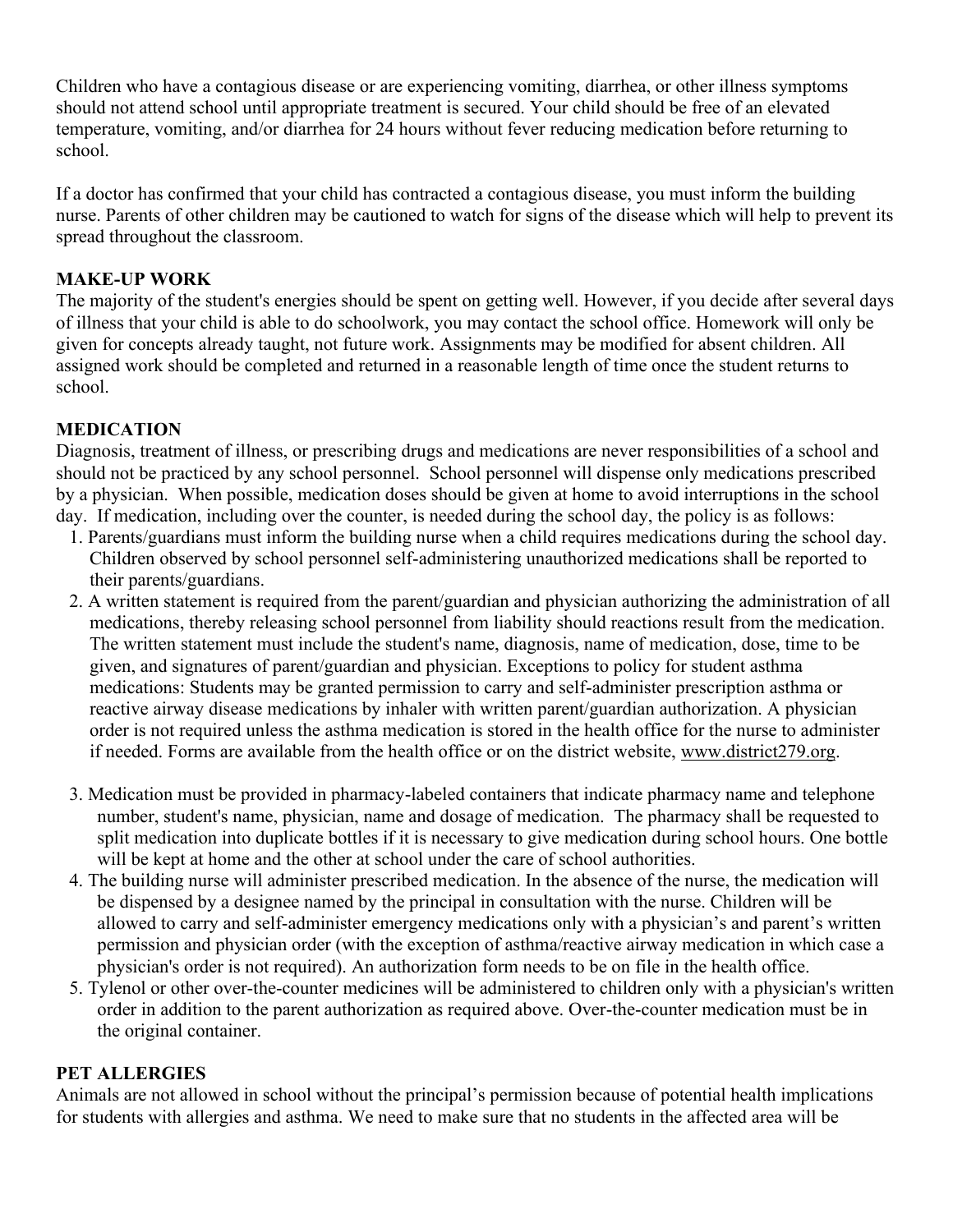negatively impacted by the animals. Certified therapy dogs may be permitted in schools no more than three days per week.

**For additional health information, including immunization requirements and special health care needs, visit www.district279.org.**

# **HUMAN SEXUALITY CURRICULUM**

Grades 4-5 curriculum includes age-appropriate study of family life, including growth and development and human sexuality.

Parents will be offered opportunities to review the materials prior to the subjects being taught. If you do not want your child to participate in an established human sexuality curriculum, please notify your child's teacher or school principal.

# **LUNCH**

School lunches are served in each of the elementary schools. A menu committee plans the meals with input from all schools. Menus are analyzed to assure they meet the federal nutrition standards for school meals. Menus are available on the district website: www.district279.org, as well as sent electronically to parents.

Lunch offers protein-rich foods, vegetables, fruit, rich whole grain rich bread and a milk choice. Children who bring lunch from home may purchase milk or juice in the cafeteria. Sharing food items among children is not allowed.

# **ACCOUNT**

Families can send cash or check with their student for deposit to their lunch account. Please make sure the student's pin number and name is identified to ensure the money is deposited to the proper account.

Parents/guardians may also pay for their children's meals with either a credit card or bank electronic transfer using the online payment system. To set up an online account, to set up a SmartschoolK12 online payment account. This account can be accessed from the Mealviewer link on the District 279 Nutrition Services webpage. For assistance, please call 763-391-7129

A student's account balance continues to the following school year. If a student transfers to another school district, a refund may be issued. Or, if a student graduates, funds may be transferred to a sibling. To obtain a refund or transfer funds, a parent/guardian must complete and sign a voucher request form (BA9) which can be filled out electronically on the website under "meal refund form" or one can be obtained from the school office, complete it and give it to the school kitchen manager. All refunds will be issued via a check and may take up to three weeks for processing.

# Free or Reduced-Price Meal

Parents/guardians must complete a free or reduced meal application to qualify for benefits, Application for Educational Benefits, either online at district279.org or with a form obtained from the school office which must be submitted to the school to determine eligibility. A student's free or reduced meal status is confidential information. If you require more information on eligibility, please contact the Foodservice office at 763-391- 7129.

# **FOOD ALLERGIES OR OTHER DIETARY RESTRICTIONS**

All allergies should be reported to the school health office immediately. Children who have an allergic reaction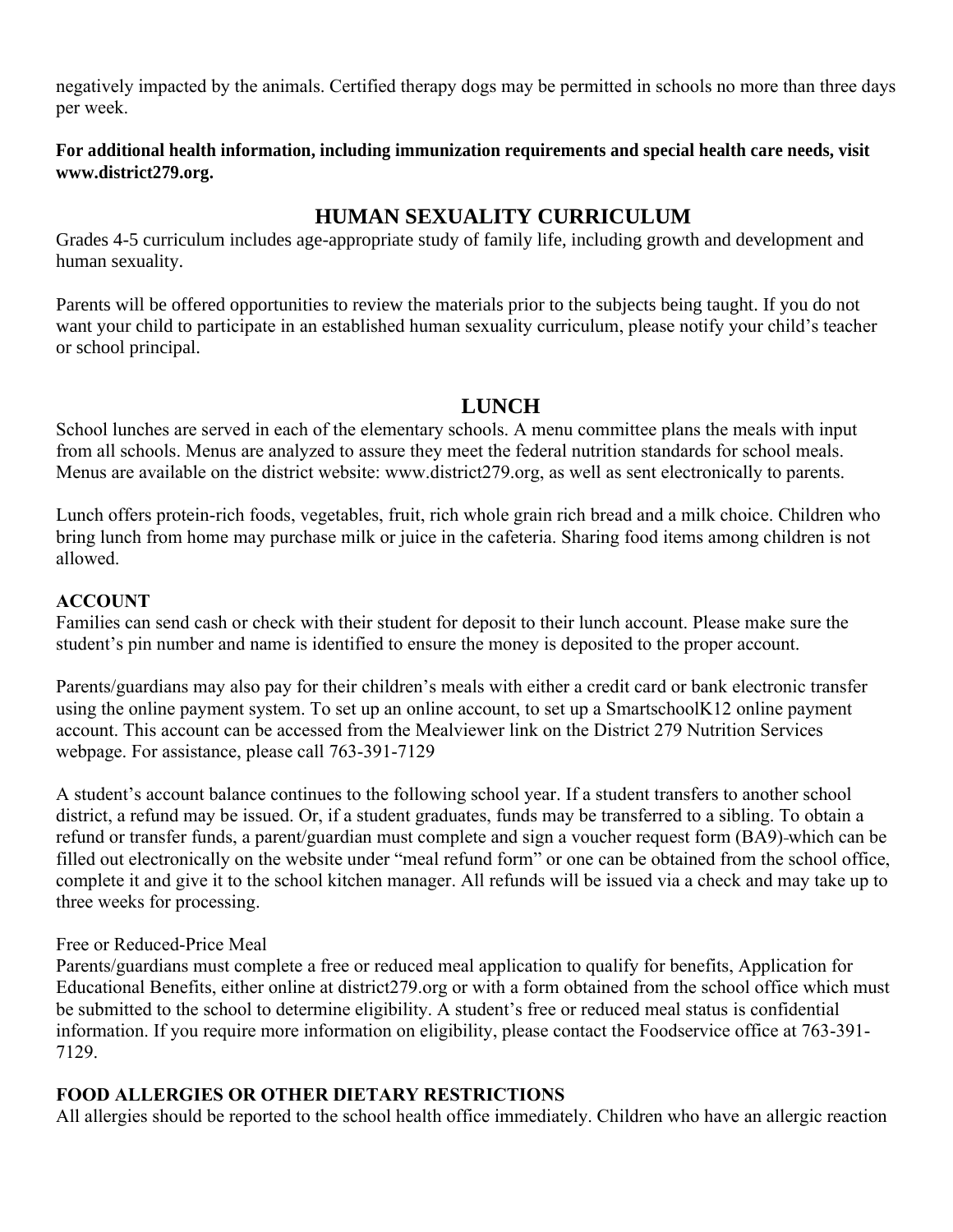to milk must provide a physician's statement before we can substitute anything for milk. Students with allergies are required to have a Special Diet Form completed by a licensed physician. This form is located on the district website. Lactose intolerance should not be confused with food allergies. Upon the written request of a parent/guardian, lactose-reduced milk will be supplied for children who are lactose intolerant.

# **PARENTAL CUSTODY AND STUDENT CONTACT**

The custodial parent is responsible for providing the following to the school:

- $\Box$  A copy of the signed and certified court order, awarding custody
- $\Box$  Court order revisions/updates that affect custody, visitation, or record-access rights

Upon request, a non-custodial parent has the right to access and receive copies of school records and information; to attend conferences; and to be informed about the child's welfare, educational progress, and status, as authorized under MN Statute [120A.22, Subd.](https://www.revisor.mn.gov/statutes?year=2010&id=518.17#stat.518.17.3) 1(a). ISD 279 is not required to hold a separate conference for each parent. In cases where parents are separated, divorced, or never married it is recommended that the parent(s) provide documentation of custody and visitation rights.

# **It is the parent/guardian's responsibility to inform and provide the school with current documentation if anyone is legally restricted from contact with his or her child/ren.**

# **PARENTS' RIGHT TO ATTEND SCHOOL EVENTS**

MN Statute 181.9412 Subd. 2 allows employed parents to request a leave for school conferences and activities. An employer must grant an employee a leave of up to a total of 16 hours during any 12-month period to attend school conferences or school related activities related to the employee's child, provided the conferences or school-related activities cannot be scheduled during non-work hours. You must let your employer know in advance and make every effort to schedule the leave so that it disrupts your workplace operations as little as possible. The law does not guarantee that the time off will be paid, but paid vacation or other paid leave time may be used.

# **RISK MANAGEMENT**

# **ACCESSIBILITY NOTICE**

The Americans with Disabilities Act (ADA) requires that our programs and services be accessible for individuals with qualifying disabilities. If you need auxiliary aids or services in order to participate in or attend a district activity, call your local school or 763-391-7000 at least 72 hours in advance (two-week notice preferred).

# **ASBESTOS**

In accordance with the Asbestos Hazard Emergency Response Act (AHERA), this handbook provides annual notice to parents regarding asbestos-related activities.

Asbestos does not present a hazard if it is properly maintained. In 1988, all ISD 279 school buildings were inspected by accredited personnel for asbestos-containing materials. Since then, the district has conducted surveillance checks every six months and re-inspected buildings every three years as required to ensure that asbestos is properly maintained. Except for floor tile, most of the asbestos in the district is limited to non-public areas, such as mechanical rooms and above ceilings. ISD 279 has limited its asbestos removal to areas where renovation or maintenance activities are planned. Management plans are on file and available for review in each building with asbestos-containing materials. Questions regarding asbestos should be directed to the district's Coordinator of Risk Management at 763-391-7191.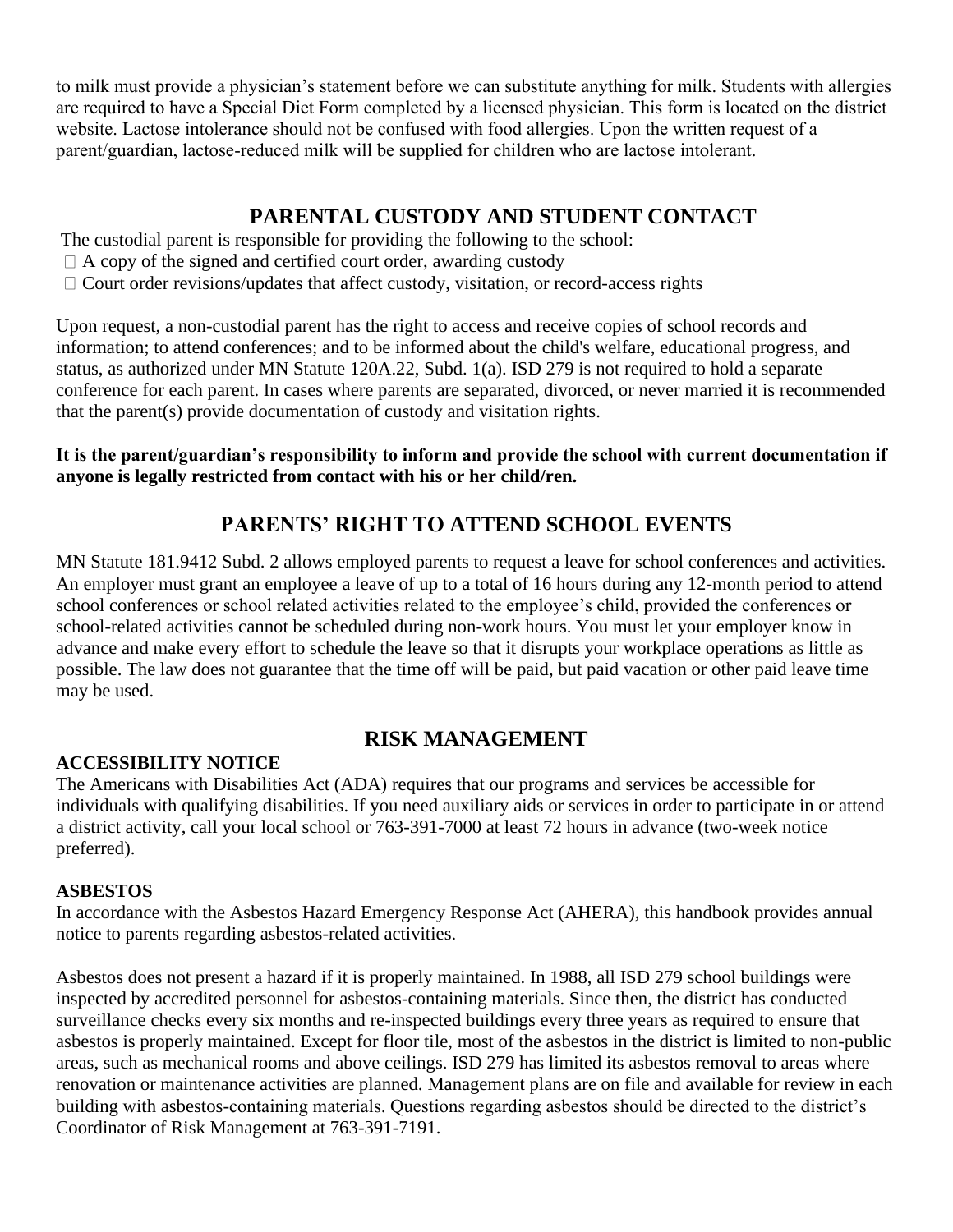# **INDOOR AIR QUALITY**

The district has established an indoor air quality (IAQ) plan that includes procedures for maintaining good air quality. Forms are available in each building for reporting air quality concerns. Questions should be directed to the principal or the district's Coordinator of Risk Management at 763-391-7191.

# **LATEX-SAFE SCHOOLS**

To safeguard the health of students and staff who have latex allergies, all schools take steps to minimize exposure to natural rubber latex. No latex balloons are allowed, except when used for curriculum purposes and with prior approval by the principal. Students with latex allergies should notify the building nurse at their school so that accommodations can be made.

# **LEAD IN WATER**

As required by the Minnesota Department of Health, Osseo Area Schools conducts lead in water testing every five years. In 2017-2018, samples from potable water sources in every district building were analyzed by an independent firm. From 2018-2019 forward, samples are collected and analyzed on the following cycle, which ensures that every building is tested every five years.

**Year 1:** Arbor View Early Childhood Center, Basswood, Fernbrook, Maple Grove Senior High, Rush Creek and Weaver Lake

**Year 2:** Cedar Island, Education Service Center, Oak View, Osseo Education Center, Maple Grove Middle School and Rice Lake

**Year 3:** Community-Based Vocational Assessment and Training Program (Timberland), Elm Creek, Ice Arena, Osseo Area Learning Center, Osseo Middle School and Osseo Senior High.

**Year 4:** Brooklyn Middle School, Garden City, Fair Oaks, North View Middle School, Palmer Lake, Park Center Senior High and Zanewood

**Year 5:** Birch Grove, Crest View, Edinbrook, Enrollment Center, Park Brook, Willow Lane Early Childhood Center and Woodland

Testing results are available upon request through the Coordinator of Risk Management – Health & Safety at 763-391-7191.

A schedule of pesticide applications is available for review at each school office where certain pesticides are applied to school property. To review a copy of the application schedule or request notifications prior to any applications on days other than those specified (excluding emergency applications), contact your school principal. The district only uses pesticides when non-chemical methods have been ineffective, so a few applications may not need to be scheduled. Questions regarding this notice should be directed to the district's Coordinator of Risk Management at 763-391-7191.

# **BUILDING ACCESS AND SECURITY**

For the safety of students and staff, all exterior doors are locked during the school day, except for the main entrance. Visitors must check in at the main office and obtain a visitor's badge. A child will be released only to his/her parents or individuals authorized on the student's emergency card; identification will be required. It is a misdemeanor for any person to enter or be found in an elementary, middle, or secondary school building unless he or she:

- $\Box$  is enrolled or a parent/guardian of an enrolled student in the school;
- $\Box$  is a school district employee;
- $\Box$  received permission/invitation from a school official to be in the building;
- $\Box$  is attending a school event, class, or meeting to which he or she has been invited;
- $\Box$  reported his or her presence in the school in the manner required for school visitors.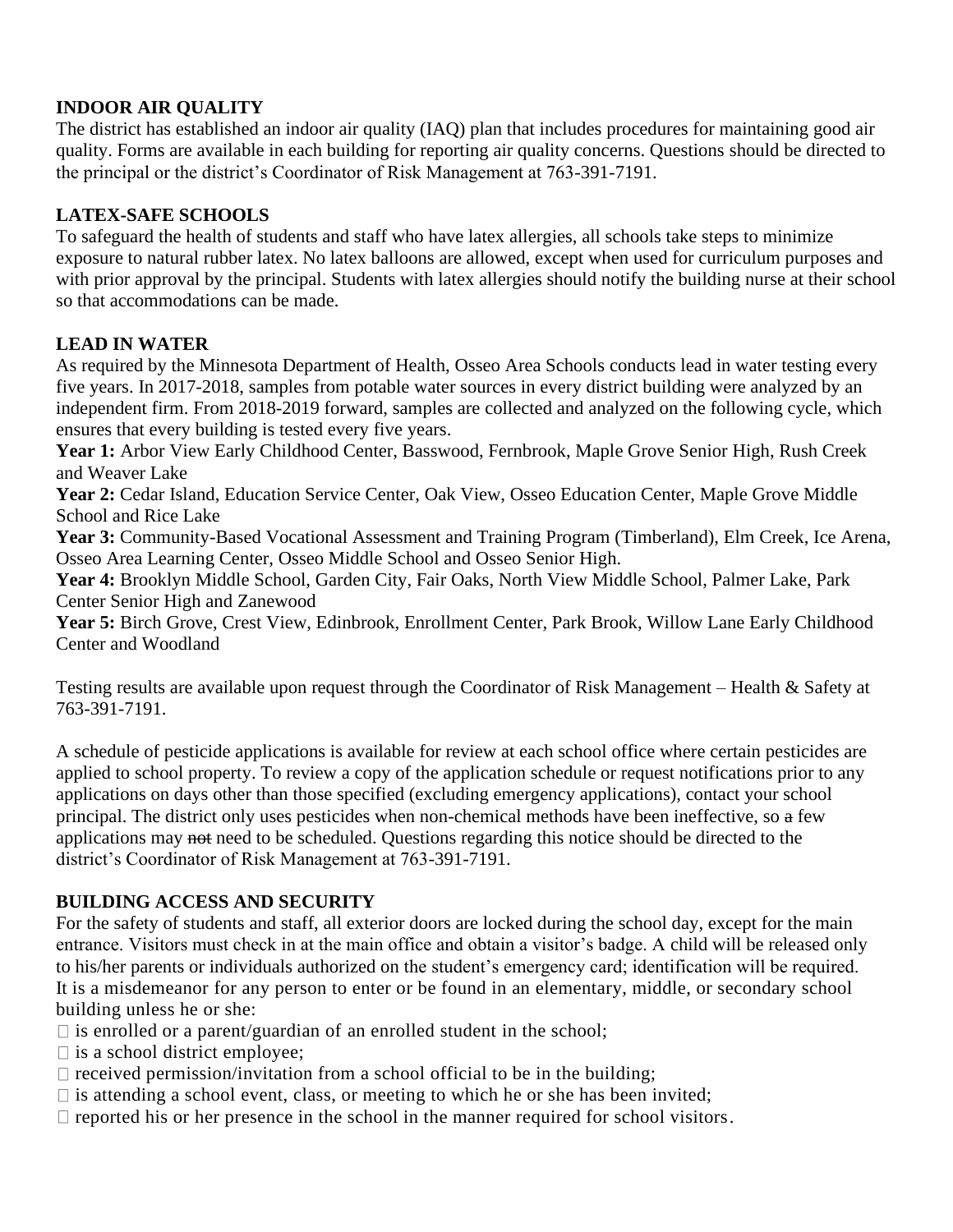State law prohibits a person from entering or being found on school property within one year of being told by the school principal or designee to leave the property and not return, unless the principal or the principal's designee has granted the person permission.

# **SEVERE WEATHER & EMERGENCIES**

Generally, you can expect that school will be held, even in severe weather. If school is held on a day you believe the weather is hazardous, you may keep your child home. Please call your school's absence line to report the absence. The absence will be excused.

# **School Cancellation**

District administrators consider the combined effects of snow, ice, and wind chill when determining if school will be held. If the National Weather Service predicts the wind chill to remain at or drop below -35°F (below zero), school may be canceled. We attempt to make the decision by 5:30 a.m. after surveying conditions, monitoring weather reports, and consulting with transportation vendors.

# **Flex Learning Days**

Flexible learning days are intended to counter the loss of instructional time resulting from school cancellations due to weather. The flex learning days will provide our district options to meet statutory regulations related to student instructional time besides making up school days for weather-related cancellations.

# **Early Release/Dismissal**

Early dismissal is unlikely, due to the complexity of student transportation. However, if a storm worsens during the day, the superintendent may decide to close school early. Staff would attempt to make such a decision by 11 a.m.

- $\Box$  Mid-day dismissal: Lunch may be served, and schools will be released in normal order, so older siblings are home first to await younger brothers/sisters.
- $\Box$  Tornado warning or other severe weather: Buses will not be loaded, and students will remain at school.

# **Two-Hour Late Starts**

If conditions warrant a two-hour late start, families will be notified as described below. Each school would start two hours later than normal; dismissal would occur at its regular time.

# **Programs, Activities, Events**

When schools close, all after-school and evening activities and programs are generally canceled as well, including extra-curricular activities and community education programs (youth/adult classes; preschool and Kidstop programs; adult basic education; early childhood). Privately sponsored activities scheduled through the school district's facilities reservation department are also cancelled. The Kidstop Family Handbook describes pick-up procedures related to early dismissals.

# **COMMUNICATIONS**

If school is canceled or dismissed early, we inform families as follows:

- **Telephone/email:** We will call and/or email you using an automated messaging system. Please be sure to submit or update your contact information through your child's school.
- □ **Online:** Whenever possible, emergency information will be posted on the district's website—
- www.district279.org—and the district's Facebook page—www.facebook.com/OsseoSchools.
- □ **Broadcast:** Information will be submitted to major radio and TV stations as "Osseo District 279."

Please do not call your child's school with questions during an emergency. The phone lines must remain open for emergency communications. If you need assistance, call the main district phone number: 763-391-7000.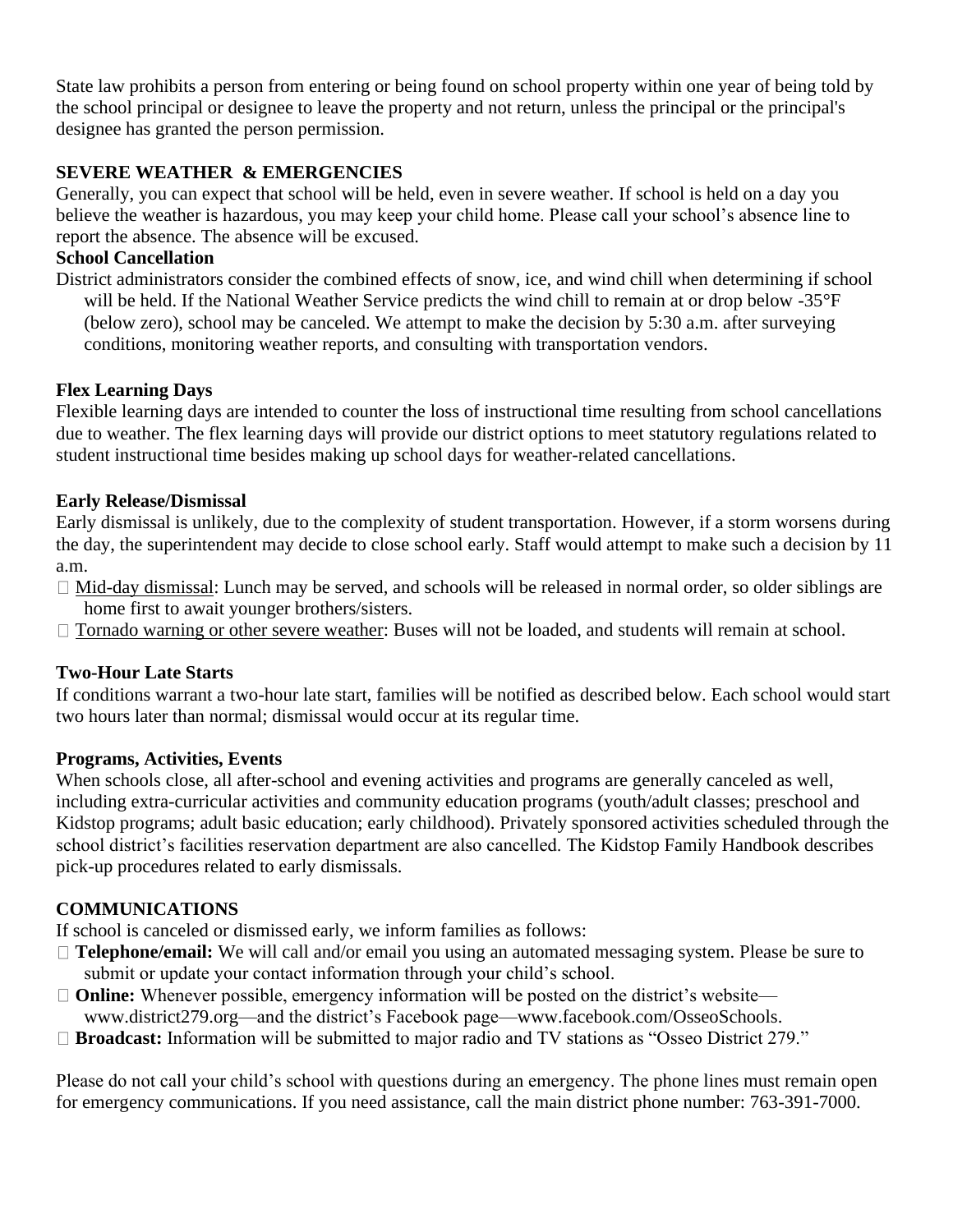# **PARENT/GUARDIAN RESPONSIBILITIES**

- **School emergency plan for your family:** Make sure your children know what to do if school is canceled. Do they know how to get into your home safely if school closes early?
- **Student emergency contact information at school:** Students will be released only to parents, guardians and authorized individuals listed on the student emergency cards kept at school. Please keep this information current.
- **Weather-appropriate clothing:** Please send your child to school dressed appropriately for the weather, e.g. warm coat, mittens, hat, and/or boots. Your child will be expected to go outdoors when outdoor recess is held. The school principal will determine whether to hold outdoor recess when the weather is questionable.

# **EMERGENCY PREPAREDNESS**

Osseo Area Schools has a comprehensive emergency plan developed with the help of local law enforcement, emergency management, and public health officials. Drills are routinely held in all district buildings to prepare students and employees for emergencies.

The emergency plan is based on an "all-hazard" approach that incorporates four universal response actions that can be implemented quickly. In the rare event of an emergency, the school principal or a district administrator will implement one of the following actions as needed:

- 1. **Evacuation:** All students and staff will exit the building. If the school grounds are not safe, students may be relocated to another site.
- 2. **Shelter-in-Place\*:** All students and staff will move into the building. Exterior doors and windows will be locked and public access to the school will be temporarily suspended. If a potentially hazardous substance has been released into the environment, ventilation systems will be temporarily disabled to keep out contaminants.
- 3. **Lockdown\*:** All students and staff will secure their areas by locking doors and windows. Public access to the school will be temporarily suspended.
- 4. **Severe Weather Shelter:** All students and staff will be moved to designated shelter areas within the building. If severe weather strikes during dismissal, buses may be delayed.

\*During a shelter-in-place or lockdown, building access will be restricted to the public, including parents. Once the emergency response action has been lifted, you will be allowed to enter the building.

Children will only be released to their parents or individuals authorized on the student's emergency card.

# **TIP LINE: 763-391-8660**

The district has established a tip line for people to report bullying, weapons, drugs, and violence. Callers may leave messages anonymously. If you have information regarding something that may happen or an incident that has already occurred, please call 763-391-8660 to report it. You may also complete an anonymous Tip Line form on the district website www.district279.org. All messages will be forwarded to the school principal or administrator.

# **SCHOOL HOURS**

Students are allowed into the building ten (10) minutes before school begins. Please plan accordingly, so your child is properly supervised. Supervised times are posted in each building. Students should not arrive at the school prior to posted supervised times. Students must walk or be picked up prior to the end of the afternoon supervision time.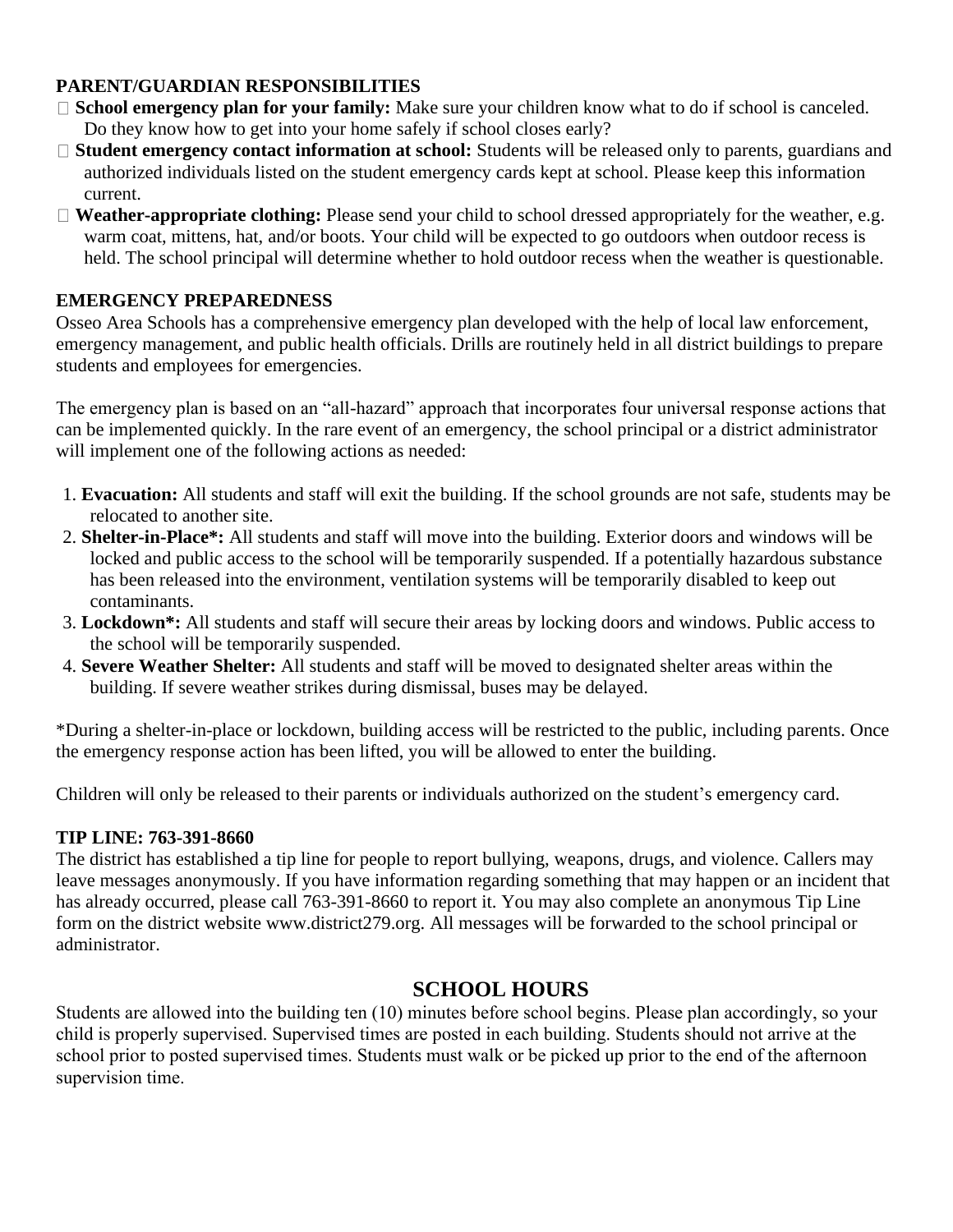School personnel are not available to provide additional supervision and are not responsible prior to posted supervision times.

# **SPECIAL EDUCATION SERVICES**

The district provides services that meet the needs of children with disabilities. At least two pre-referral interventions are implemented to help a student progress in general curriculum prior to a referral for a special education evaluation. A student is not referred if the interventions have been successful. Licensed special education teachers provide services along with psychologists, occupational therapists, speech/language pathologists, social workers, and physical therapists. An individual education program (IEP) addresses needs that result from a student's disability. Each elementary school has a team of special education service providers. Parents of children who need services may contact their child's school office for assistance or the ISD 279 Student Services program office at 763-391-7125.

# **EARLY CHILDHOOD SPECIAL EDUCATION (ECSE)**

This program provides special education services for children from birth to kindergarten in a variety of locations, e.g., home, center-based classroom, early childhood family education setting, community preschool classroom, etc. It focuses on development of a child's skills in one or more of the following areas: speech/language; social/emotional development; self-help; motor; and pre-academics. Families are encouraged to assume an important role in the development and delivery of services for their children.

ECSE is located at Arbor View Early Childhood Center, Willow Lane Early Childhood Center, and other sites. You may call 763-585-7300 to discuss concerns about your child's development and refer him/her for services.

# **TRANSPORTATION**

# **BICYCLES**

It is recommended that children not ride expensive bicycles to school. Children should lock their bicycles in the racks provided. The school district is not responsible for the safety of bicycles.

# **BUS TRANSPORTATION**

# **School Board Policy 707--Transportation of Students**

School bus transportation is a privilege, not a right. A student's eligibility to ride a school bus may be revoked due to a violation of school bus safety or conduct policies, or for violation of any other law governing student conduct on a school bus. Revocation of a student's bus riding privilege is not a school exclusion, expulsion, or suspension (Pupil Fair Dismissal Act). Revocation procedures for disabled students are governed by state and/or federal provisions.

# **Transportation Eligibility**

The school district will provide transportation for eligible students to and from school in accordance with this policy. The school district will set bus riding eligibility distances that meet or fall within requirements of the State of Minnesota.

- 1. The school district will provide transportation for students within eligibility distances in appropriate circumstances as determined by the transportation safety director or his or her designee.
- 2. At a minimum, the school district will provide transportation for the following eligible students:
	- a. All elementary students who live 0.8 miles or more from school.
	- b. All middle school and high school students who live one mile or more from school.

# **Cameras on School Bus**

For safety purposes, cameras may be installed for recording student conduct on district contracted buses and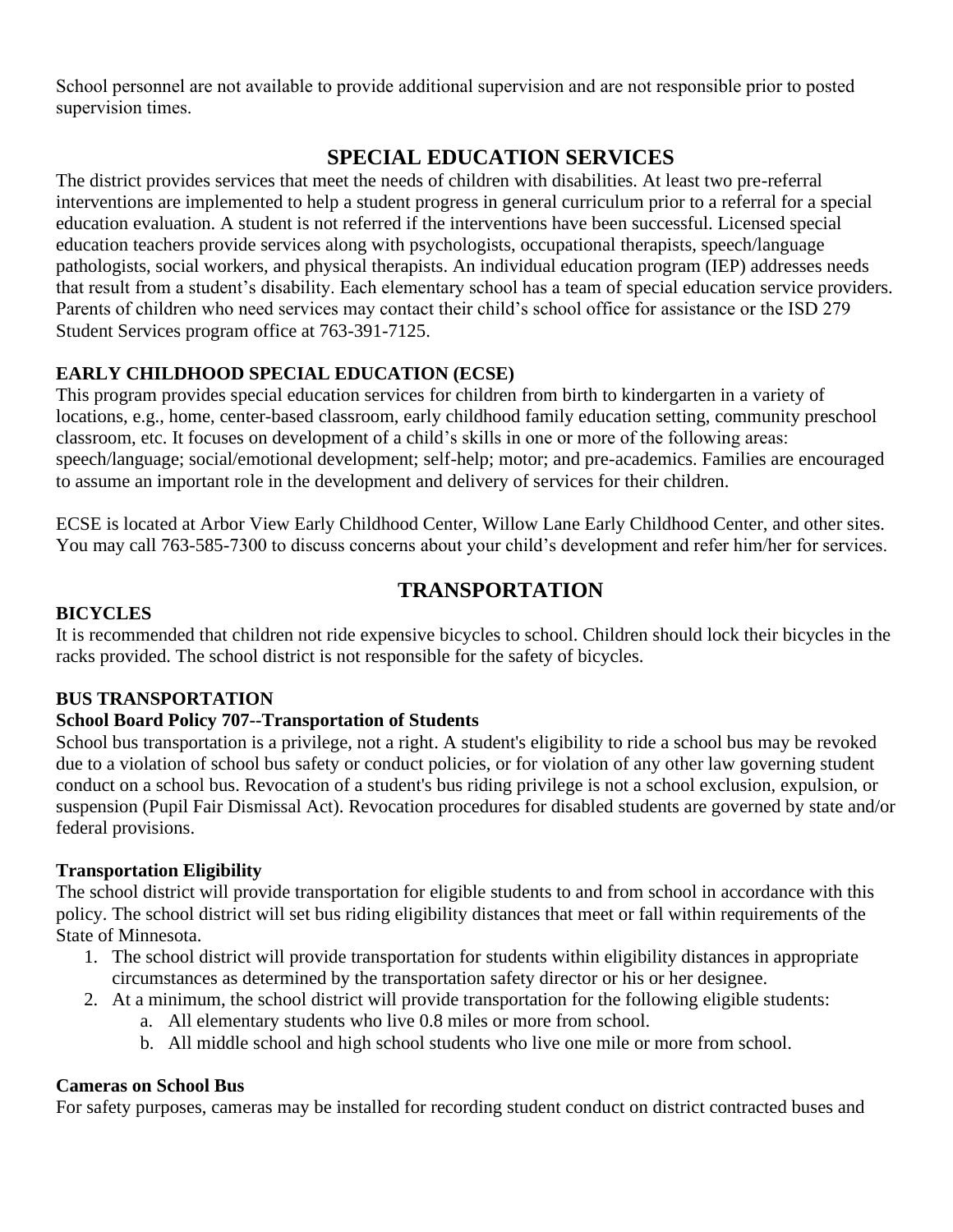taxicabs. When audio and video tapes contain identifiable information on students or staff, the data may be classified by state statutes as private or confidential data to which access may be prohibited.

### **Temporary Arrangements**

Notify the school office in advance when plans change during a school day and your child will not ride the assigned bus home, e.g., you will pick him/her up or he/she will walk home with a friend. Students cannot ride a different bus other than the one they are assigned to by transportation.

### **AT THE BUS STOP**

Children should be at their assigned bus stop five minutes before the scheduled arrival time and wait five minutes past in the event the bus is late before returning home. If a child is late, he/she should not run after the school bus. Bus drivers cannot return to pick up children who have missed the bus.

### **The bus driver may report any behaviors he/she considers unacceptable and assign or reassign seats as necessary.**

# **STUDENTS WHO WALK TO SCHOOL**

For maximum safety, teach your child to follow the safest route to school. Review the use of crosswalks and stopping at the curb looking both ways before crossing a street. Teach your child the meaning of traffic signals. Once students leave the school grounds, supervision of students is the parent/guardian's responsibility.

### **Safety Patrols**

Several schools have established student safety patrols who are on duty approximately ten minutes before school and five minutes after school. The chief duty of the patrol is to help students cross streets safely. It is expected that all students will listen to the patrols' directions when provided.

### **Weather Conditions**

Extra caution must be used if snow has blocked sidewalks. Children should not walk on the high snow banks next to the street. If a cleared sidewalk is not available and the child must walk on the side of the street, teach your child to walk on the side facing traffic.

# **LATE ARRIVING BUS**

You can check the on-time status of your bus by visiting your school's website or downloading the BusStatus app for Android or iOS.

# **Parent/Guardian Responsibility**

You are responsible for your children's conduct at bus stops and reinforcing safe bus conduct within the bus. Please provide instruction by reviewing these bus guidelines with your children and enforcing the rules. Bus stops are frequently located at a corner which can be someone's property; please be respectful of private property.

Parents must not board the school bus. Only authorized riders may board the school bus. Under MN Statute 609.605 Subd. 4a, "*A person who boards a school bus when the bus is on its route or otherwise in operation, or while it has pupils on it, and who refuses to leave the bus on demand of the bus operator, is guilty of a misdemeanor.*" We encourage parents to talk to the drivers from outside the service door or through the driver's window

# **ON THE BUS**

Large objects cannot be transported on the bus. Items packed for field trips, e.g., environmental camps, may be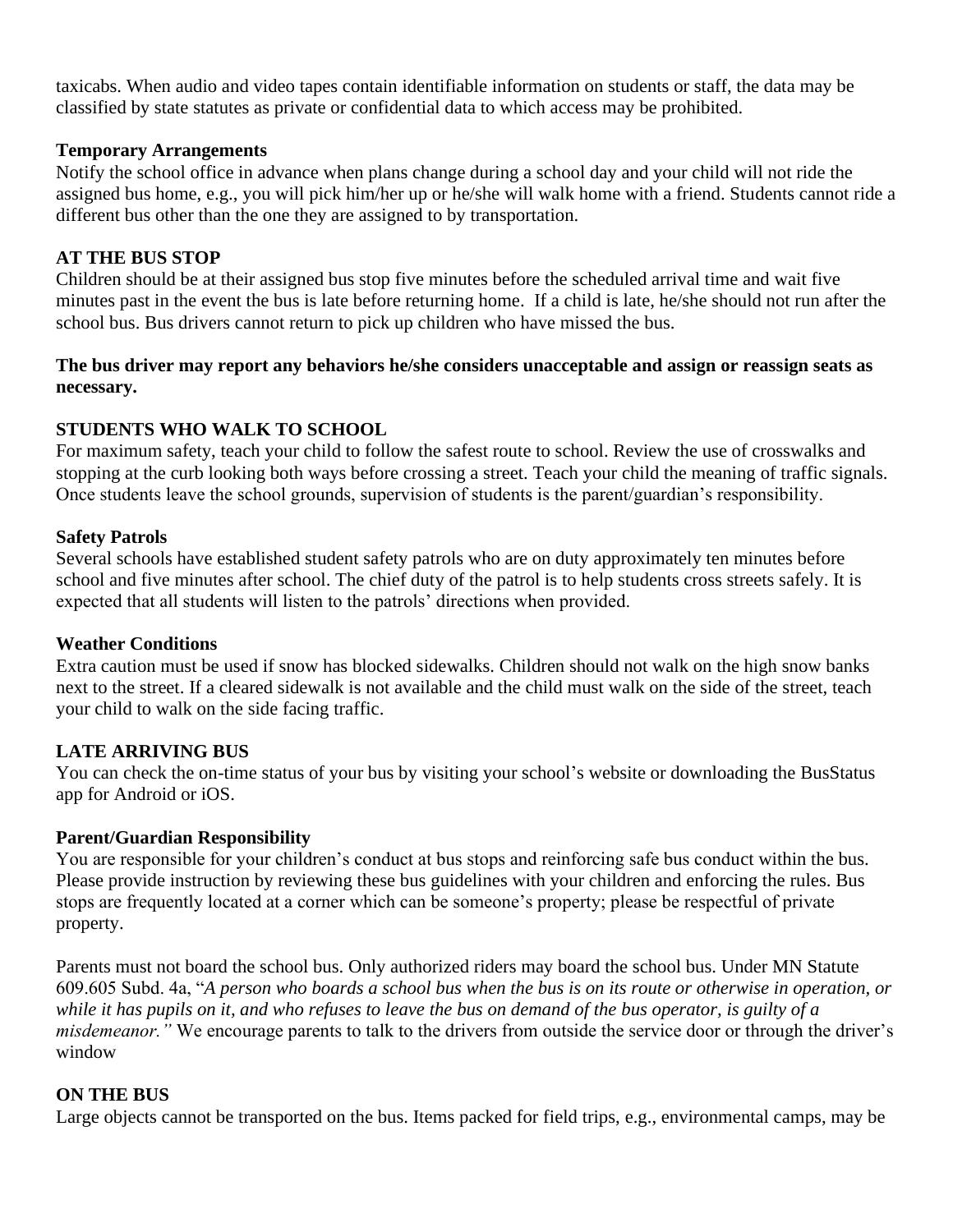transported to school on the bus if the student can hold everything on his/her lap. Excessive luggage must be transported to school by other means, and it is your responsibility to make these arrangements. Children should carry their papers and other items in a school bag. Skates and rollerblades must be enclosed in a protective case.

Items not allowed on the bus include the following:

- $\Box$  skis, ski poles, sleds, skateboards, hockey sticks, lacrosse sticks and large bags of sporting equipment
- $\Box$  animals, fish, or plants of any kind
- $\Box$  musical instruments that cannot be held on the lap, such as cellos, string bass, and tubas
- $\Box$  consumption of food, candy, or beverages
- $\Box$  large science and art projects

### **Seat Assignment**

All elementary buses will have assigned seats. Secondary buses may have assigned seats implemented at either the driver's or district's discretion.

### **Ridership Guidelines**

Review the following guidelines with your child to ensure he/she exhibits the proper behaviors:

### Be Safe:

- 1. seat to seat, back to back and feet on the floor;
- 2. keep aisle clear;
- 3. keep objects and body parts in the bus;
- 4. keep hands, feet and objects in your own space.

Be Respectful:

- 1. treat people and property with kindness;
- 2. conversations and electronics are quiet;
- 3. follow adult directions.
- Be Responsible:
- 1. take a seat quickly;
- 2. keep food and drinks in your backpack the entire ride;
- 3. be on time (5 minutes before pick-up);
- 4. electronics are only used for school work, music or gaming.

# **EXITING THE BUS**

If your child must cross the street after getting off the bus, he or she should wait for the driver to signal, then walk at least ten (10) feet in front of the bus watching for any vehicle that may not be stopping. Students should never cross the street after the bus has departed from the stop, nor pick up dropped papers in front of the school bus when crossing the street. Students should not cross behind the bus.

# **UNACCEPTABLE BEHAVIORS**

A student who jeopardizes the safety and comfort of others on the bus may lose the privilege of school bus transportation. Bus drivers report unacceptable behavior to the building principal or designee who determines and imposes any necessary consequences. Parents may be notified by phone, in person, or in writing. The building principal or designee may set up a conference with the student or parents/guardians. A pattern of minor infractions or a single major infraction of the rules may result in suspension of bus riding privileges. Destruction or vandalism to the bus or private property may result in monetary restitution.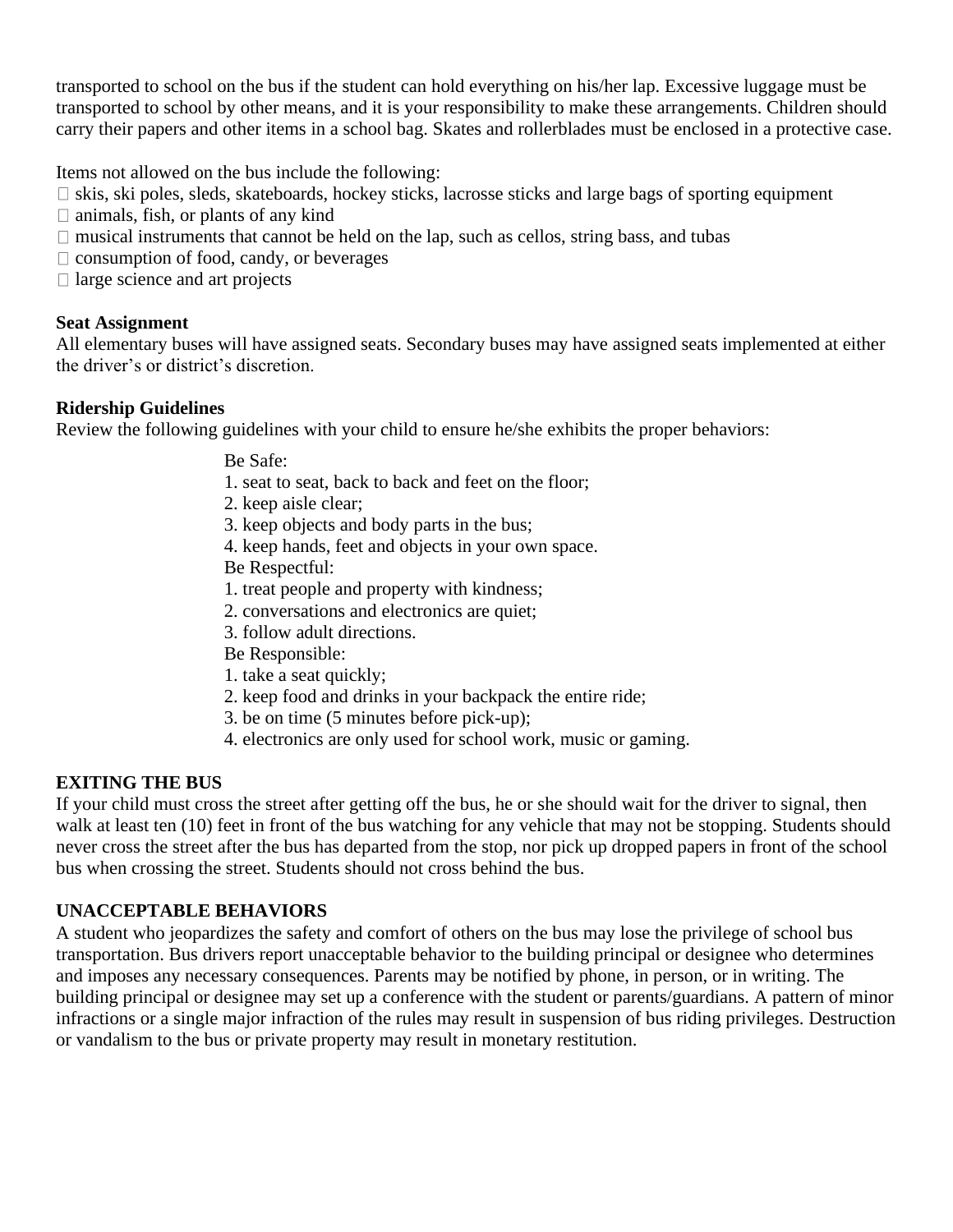# **TREATS AND OUTSIDE DELIVERIES**

Food for school events must be commercially prepared. Personal outside deliveries, such as flowers and nonlatex balloons, are discouraged. If delivered, they will be kept in the office until the end of the school day. Parents will be responsible for transporting these items home that day. Latex balloons are not allowed due to allergies.

The school district encourages all students, staff, and parents to make age appropriate, healthy selections of foods and beverages.

# **VACATIONS**

Sometimes a family vacation has to be taken when school is in session. To help your child get the most from a vacation and, more importantly, to be true to our belief that class work should only be assigned after it has been taught, schoolwork will be assigned upon return to school. The classroom teacher may modify the amount of work.

Encourage your children to read for pleasure while on vacation. This will greatly enhance both the trip and their reading skills. You may ask your children to do activities they can share with classmates upon return to school, e.g., compile a scrapbook, picture diary, or journal; or mark the places and dates visited on a map.

# **VISITORS IN CLASSROOMS**

Parent involvement in his/her child's educational experience is encouraged. Generally, visits must be prearranged with the school principal, and identification may will be required. Unaccompanied children (cousins, friends, etc.) are not permitted to visit classrooms. No other children will be permitted to accompany the parent during the visit. All visitors must check in at the main office.

Permitted visits to a classroom should be short and the length of the visit will be at the discretion of the principal and teacher.

# **WITHDRAWING A CHILD FROM SCHOOL**

When transferring from one school to another, both school offices involved should be notified in advance of the move. Parents/guardians are requested to inform the school office of their intent to move as far in advance as possible. Your child's new school will request records.